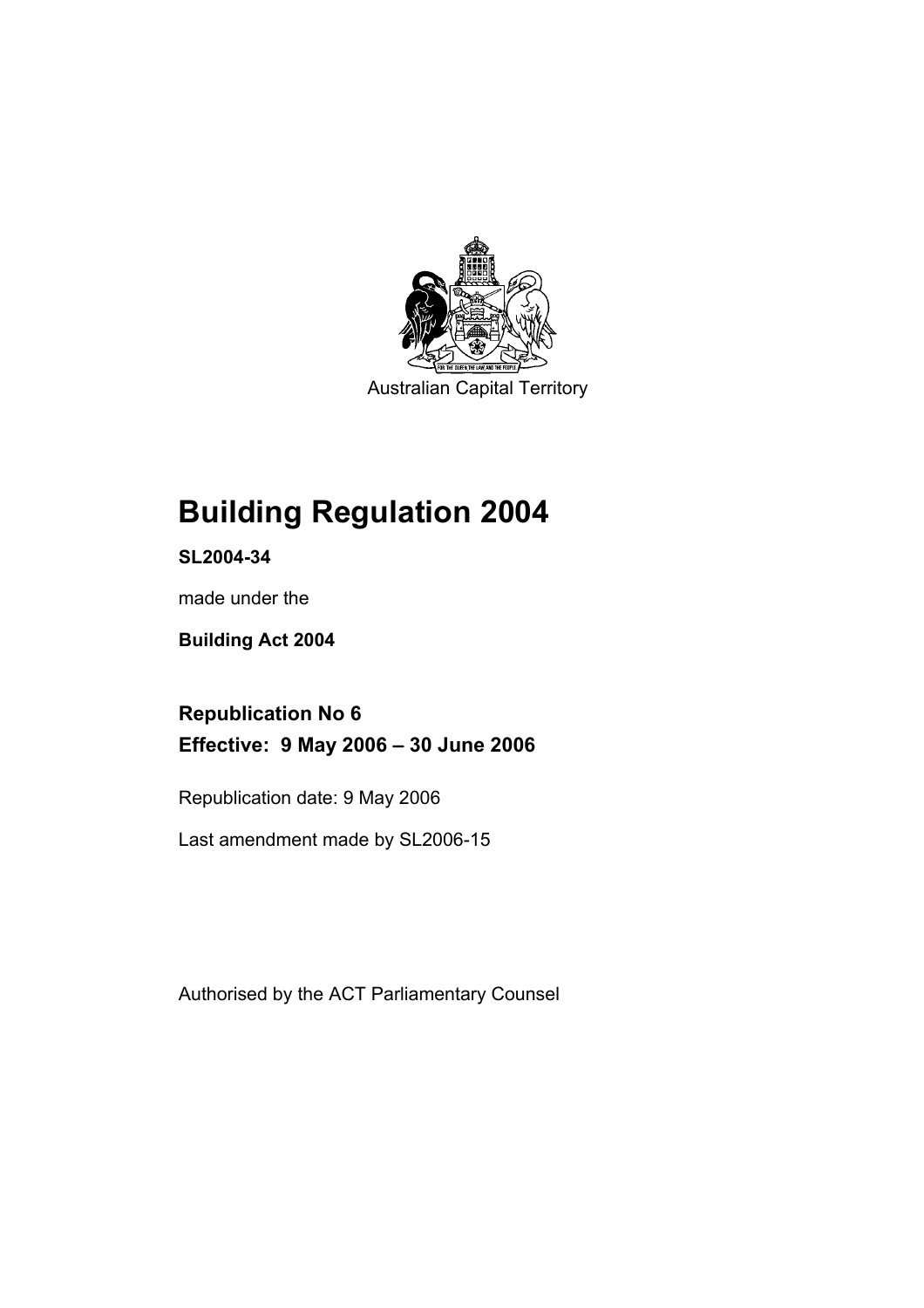## **About this republication**

#### **The republished law**

This is a republication of the *Building Regulation 2004*, made under the *Building Act 2004* (including any amendment made under the *Legislation Act 2001*, part 11.3 (Editorial changes)) as in force on 9 May 2006*.* It also includes any amendment, repeal or expiry affecting the republished law to 9 May 2006.

The legislation history and amendment history of the republished law are set out in endnotes 3 and 4.

#### **Kinds of republications**

The Parliamentary Counsel's Office prepares 2 kinds of republications of ACT laws (see the ACT legislation register at www.legislation.act.gov.au):

- authorised republications to which the *Legislation Act 2001* applies
- unauthorised republications.

The status of this republication appears on the bottom of each page.

#### **Editorial changes**

The *Legislation Act 2001*, part 11.3 authorises the Parliamentary Counsel to make editorial amendments and other changes of a formal nature when preparing a law for republication. Editorial changes do not change the effect of the law, but have effect as if they had been made by an Act commencing on the republication date (see *Legislation Act 2001*, s 115 and s 117). The changes are made if the Parliamentary Counsel considers they are desirable to bring the law into line, or more closely into line, with current legislative drafting practice.

This republication includes amendments made under part 11.3 (see endnote 1).

#### **Uncommenced provisions and amendments**

If a provision of the republished law has not commenced or is affected by an uncommenced amendment, the symbol  $\mathbf{U}$  appears immediately before the provision heading. The text of the uncommenced provision or amendment appears only in the last endnote.

#### **Modifications**

If a provision of the republished law is affected by a current modification, the symbol  $\mathbf{M}$ appears immediately before the provision heading. The text of the modifying provision appears in the endnotes. For the legal status of modifications, see *Legislation Act 2001*, section 95.

#### **Penalties**

The value of a penalty unit for an offence against this republished law at the republication date is—

- (a) if the person charged is an individual—\$100; or
- (b) if the person charged is a corporation—\$500.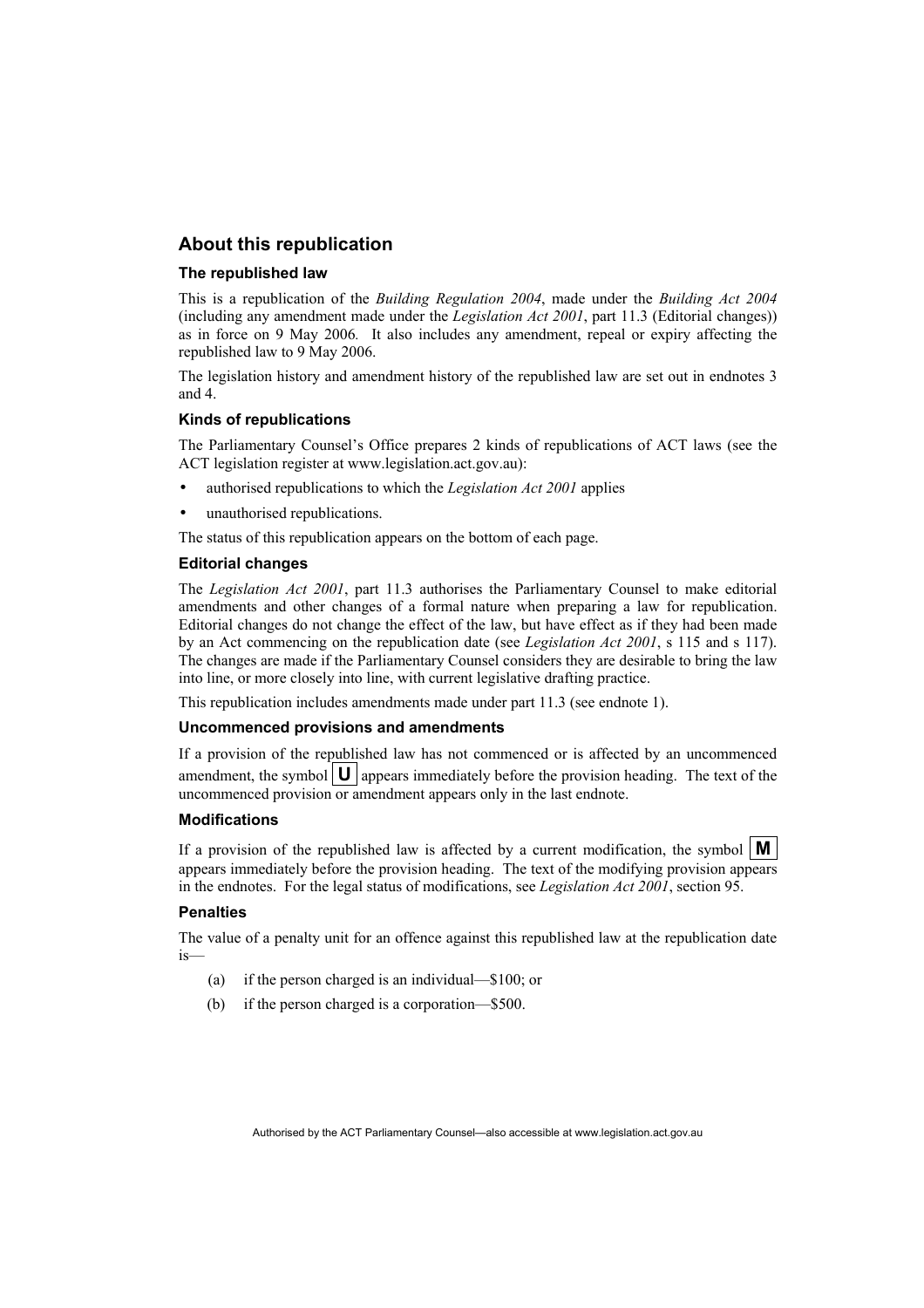

Australian Capital Territory

# **Building Regulation 2004**

made under the

**Building Act 2004** 

## **Contents**

|    |                                                                       | Page |
|----|-----------------------------------------------------------------------|------|
| 1  | Name of regulation                                                    | 2    |
| 2  | Dictionary                                                            | 2    |
| 3  | <b>Notes</b>                                                          | 2    |
| 4  | Offences against regulation—application of Criminal Code etc          | 2    |
| 4A | Meaning of building work—Act, $s \ 6 \ (2) \ (a)$ and (b)             | 3    |
| 4B | Meaning of specialist building work—Act, s 9 (b)                      | 3    |
| 5  | Exempt buildings—Act, s 12                                            | 3    |
| 6  | Buildings to which Act does not apply—Act, s 13 (2)                   | 6    |
| 7  | Exempt building work—Act, s 15 (b) and s 83 (b)                       | 7    |
| 8  | Criteria for appointment of government certifier—Act, s 20 (4)        | 8    |
| 9  | Copies of plans for building approval applications—Act, s 26 (2) (a)  | 9    |
| 10 | General requirements for building approval applications—Act, s 26 (3) | 9    |
|    |                                                                       |      |

| - R6     | Building Regulation 2004     | contents 1 |
|----------|------------------------------|------------|
| 09/05/06 | Effective: 09/05/06-30/06/06 |            |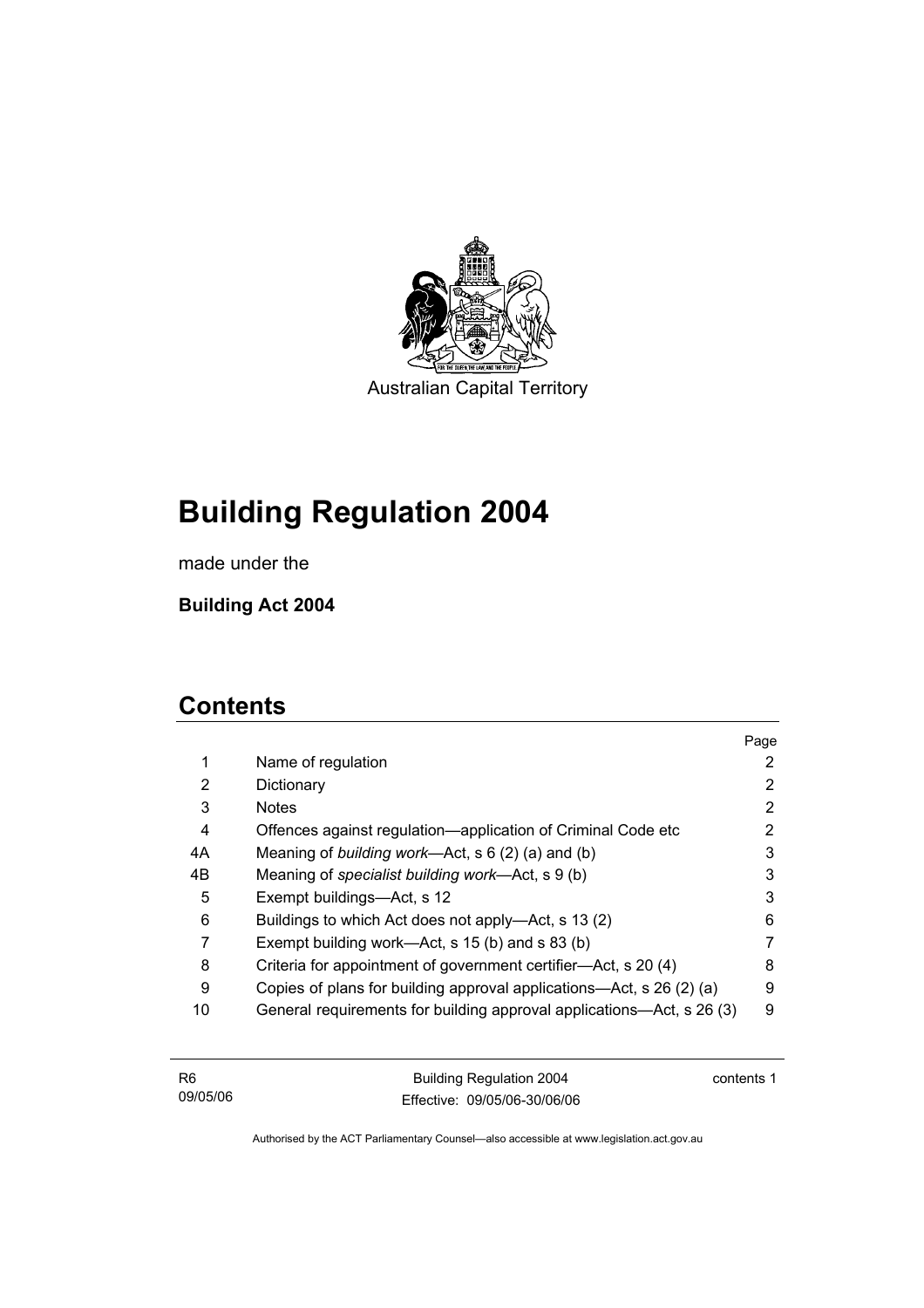|     |                                                                                      | Page |
|-----|--------------------------------------------------------------------------------------|------|
| 11  | Building approval for building erection or alteration-Act, s 26 (3)                  | 9    |
| 12  | Building approval for removal or demolition of buildings—Act, s 26 (3)               | 11   |
| 12A | Building approval for asbestos removal—Act, s 26 (3)                                 | 12   |
| 13  | General requirements for plans-Act, s 27 (1) (a)                                     | 12   |
| 14  | Requirements for plans for alteration or erection of building—Act, s 27<br>$(1)$ (a) | 14   |
| 14A | Requirements for plans for asbestos removal—Act, s 27 (1) (a)                        | 15   |
| 15  | Consultation and consent-Act, s 27 (1) (b)                                           | 16   |
| 16  | Substantial alteration-Act, s 29 (2) (a)                                             | 18   |
| 16A | Unaltered parts that need not comply with building code—Act, s 29 (2)<br>(b)         | 20   |
| 17  | Significantly different from plan amendment—Act, s 32 (4)                            | 24   |
| 18  | Considerations about whether work done in proper way—Act, s 42 (2)                   | 25   |
| 19  | Considerations about whether work done in skilful way—Act, s 42 (2)                  | 27   |
| 20  | Stages of building work—Act, s 43 (1)                                                | 27   |
| 21  | Alternative to new survey plan—Act, s 43 (2) (a) (ii)                                | 28   |
| 22  | Consent or approval on completion of building work—Act, s 48 (2) (d)                 | 29   |
| 23  | Residential building work to which Act, pt 6 does not apply                          | 29   |
| 24  | End of statutory warranties-Act, s 88 (4)                                            | 29   |
| 25  | Residential building work minimum insurance—Act, s 90 (1) (b)                        | 30   |
| 26  | Residential building work period of insurance—Act, s 90 (1) (c) and (d)              | 30   |
| 27  | Residential building work period for claims—Act, s 90 (1) (i)                        | 30   |
| 28  | Amount insurer not liable for-Act, s 91 (1)                                          | 30   |
| 29  | If builder defaults and work less than deposit paid—Act, s 93 (3) (b)                | 30   |
| 29A | Building code application to bushfire-prone area—Act, s 136 (4)                      | 31   |
| 29B | Building code application to pre-1/5/06 development applications-Act,<br>s 136 (4)   | 32   |
| 30  | Appealable decisions and relevant people—Act, s 146 (5)                              | 32   |
| 32  | Modifications of Act, pt 11-Act, s 179                                               | 34   |

## **Dictionary** 35

contents 2 Building Regulation 2004 Effective: 09/05/06-30/06/06

R6 09/05/06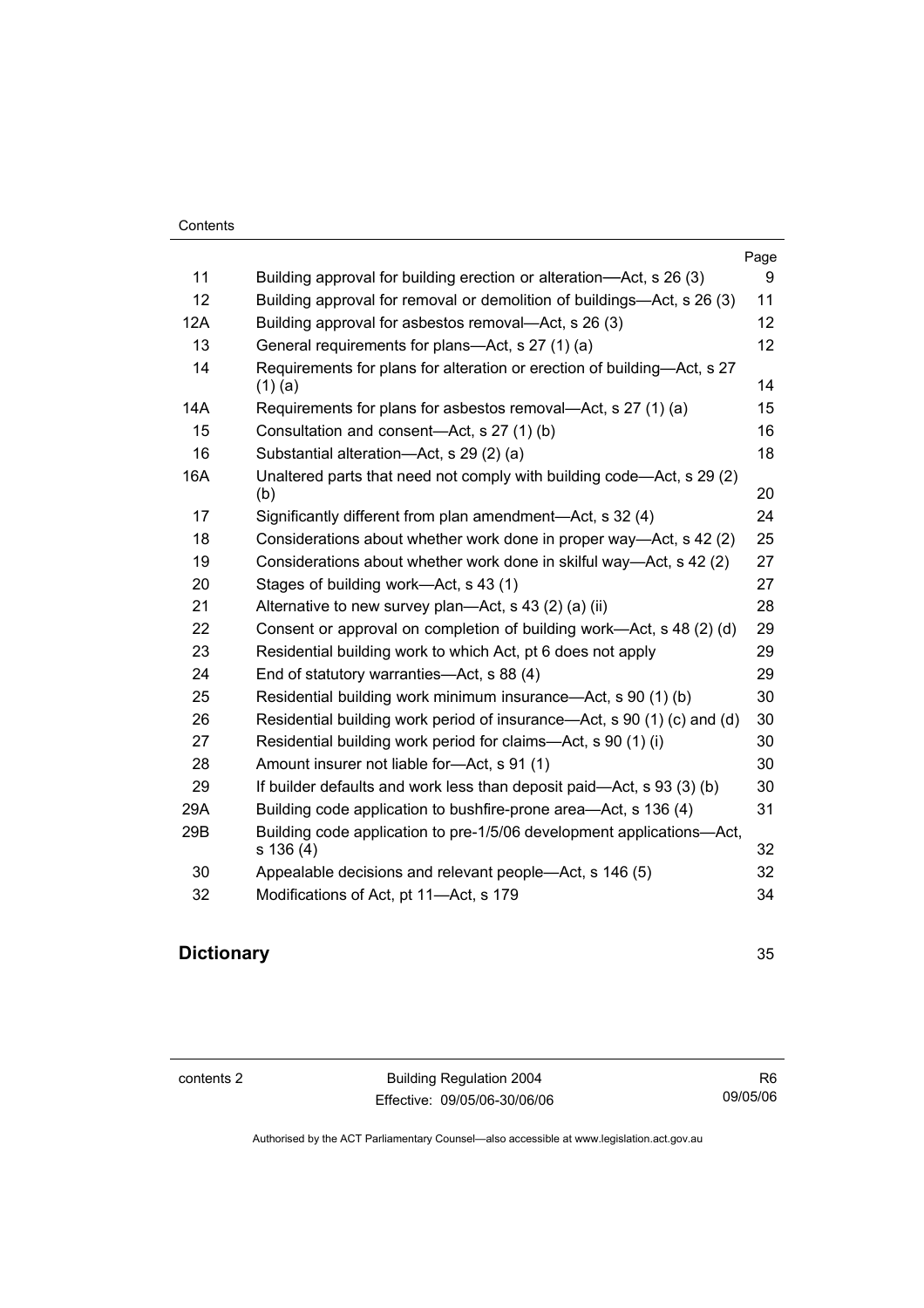|                 |                        | Contents |
|-----------------|------------------------|----------|
|                 |                        | Page     |
| <b>Endnotes</b> |                        |          |
| 1               | About the endnotes     | 36       |
| 2               | Abbreviation key       | 36       |
| 3               | Legislation history    | 37       |
| $\overline{4}$  | Amendment history      | 38       |
| 5               | Earlier republications | 39       |

R6 09/05/06

Building Regulation 2004 Effective: 09/05/06-30/06/06 contents 3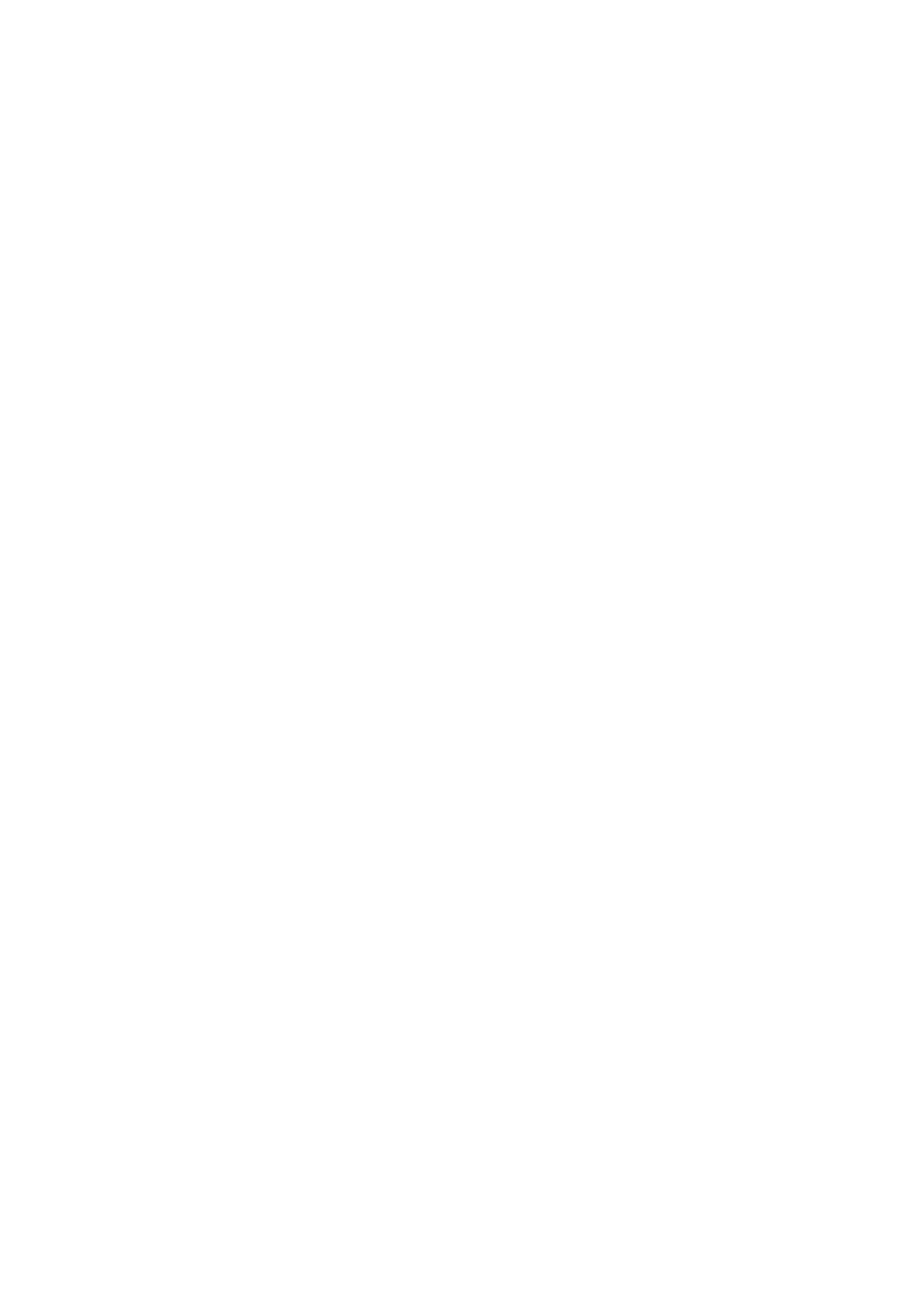

# **Building Regulation 2004**

made under the

I

**Building Act 2004** 

R6 09/05/06

Building Regulation 2004 Effective: 09/05/06-30/06/06 page 1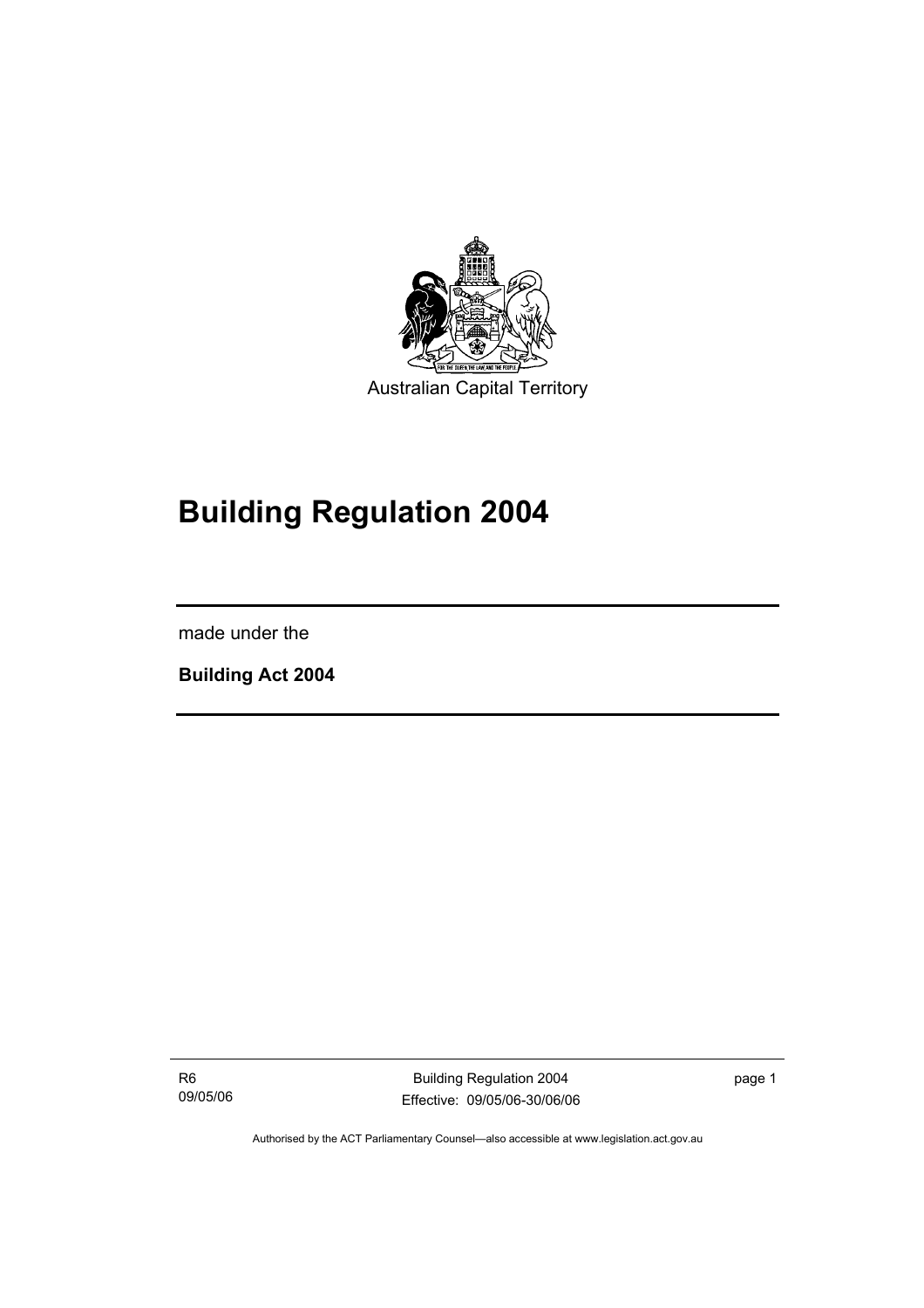## **1 Name of regulation**

This regulation is the *Building Regulation 2004*.

#### **2 Dictionary**

The dictionary at the end of this regulation is part of this regulation.

*Note 1* The dictionary defines certain terms, and includes references (*signpost definitions*) to other terms defined elsewhere in this regulation or in other legislation.

> For example, the signpost definition '*asbestos*—see the *Dangerous Substances Act 2004*, section 47A.' means the term 'asbestos' is defined in that section and the definition applies to this regulation.

*Note 2* A definition in the dictionary (including a signpost definition) applies to the entire regulation unless the definition, or another provision of the regulation, provides otherwise or the contrary intention otherwise appears (see Legislation Act, s 155 and s 156 (1)).

#### **3 Notes**

A note included in this regulation is explanatory and is not part of this regulation.

*Note* See the Legislation Act, s 127 (1), (4) and (5) for the legal status of notes.

#### **4 Offences against regulation—application of Criminal Code etc**

Other legislation applies in relation to offences against this regulation.

*Note 1 Criminal Code*

The Criminal Code, ch 2 applies to all offences against this regulation (see Code, pt 2.1).

The chapter sets out the general principles of criminal responsibility (including burdens of proof and general defences), and defines terms used for offences to which the Code applies (eg *conduct*, *intention*, *recklessness* and *strict liability*).

page 2 **Building Regulation 2004** Effective: 09/05/06-30/06/06

R6 09/05/06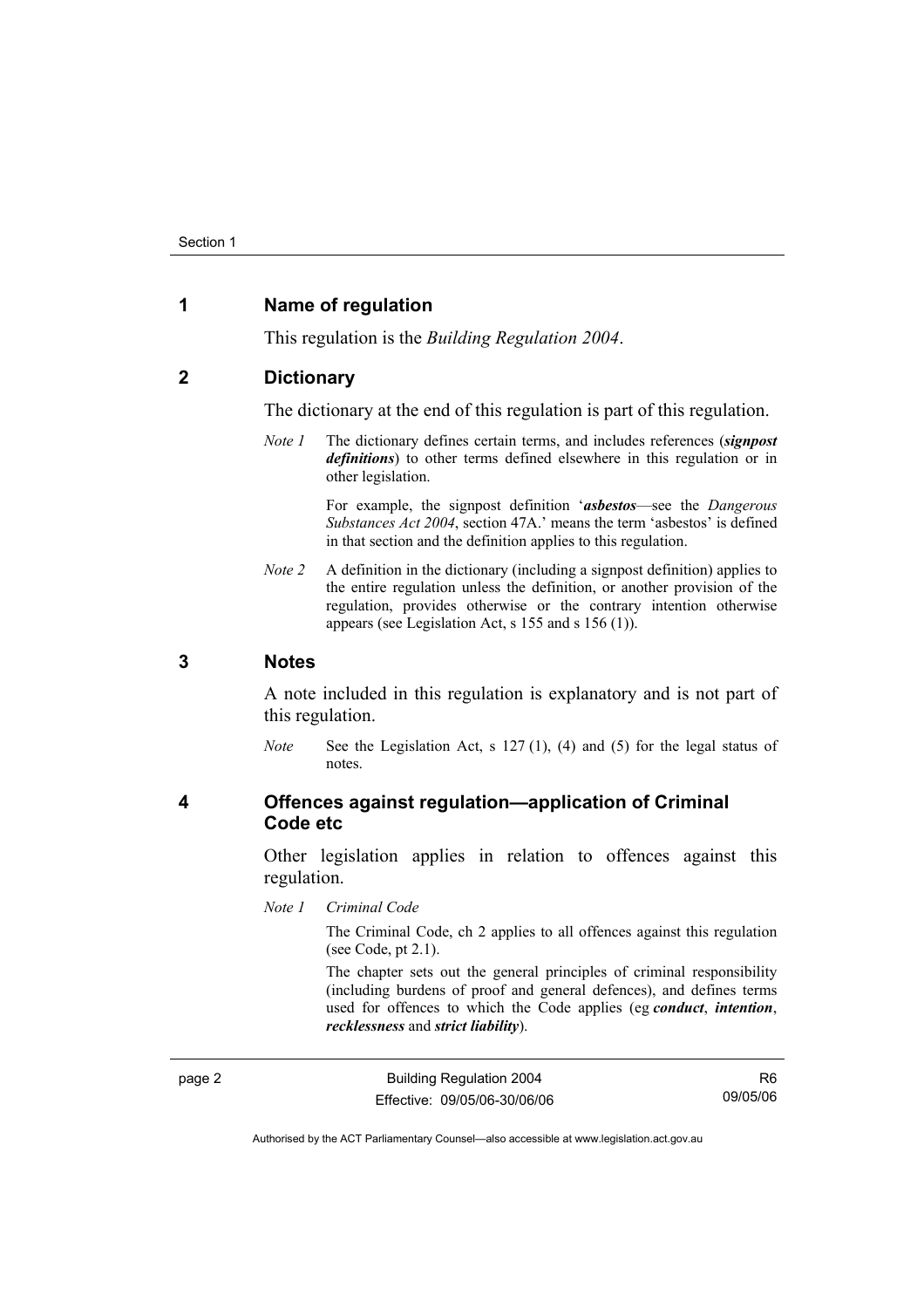#### *Note 2 Penalty units*

The Legislation Act, s 133 deals with the meaning of offence penalties that are expressed in penalty units.

## **4A Meaning of** *building work***—Act, s 6 (2) (a) and (b)**

- (1) *Building work* includes building work that involves the handling of asbestos or disturbance of loose asbestos.
- (2) The handling of asbestos, or disturbance of loose asbestos, by an inspector, for the purpose of taking a sample under the *Dangerous Substances Act 2004*, chapter 3A (Asbestos) is not *building work*.

#### **Examples of handling of asbestos or disturbance of loose asbestos**

- 1 removal of asbestos
- 2 cutting a hole in a sheet of asbestos
- *Note* An example is part of the regulation, is not exhaustive and may extend, but does not limit, the meaning of the provision in which it appears (see Legislation Act, s 126 and s 132).

## **4B Meaning of** *specialist building work***—Act, s 9 (b)**

- (1) *Specialist building work* includes building work that involves the handling of asbestos or disturbance of loose asbestos.
- (2) For subsection (1), the handling of asbestos does not include the handling of stable asbestos cement sheeting that forms part of a residential building.

#### **5 Exempt buildings—Act, s 12**

- (1) Each of the following is an exempt building:
	- (a) a fence or wall if—
		- (i) the height measured from any point on the fence or wall to the ground is not more than 1.8m, excluding any part of the structure that is in the ground; and
		- (ii) it does not form an integral part of an enclosure for a swimming pool;

| - R6     | <b>Building Regulation 2004</b> | page 3 |
|----------|---------------------------------|--------|
| 09/05/06 | Effective: 09/05/06-30/06/06    |        |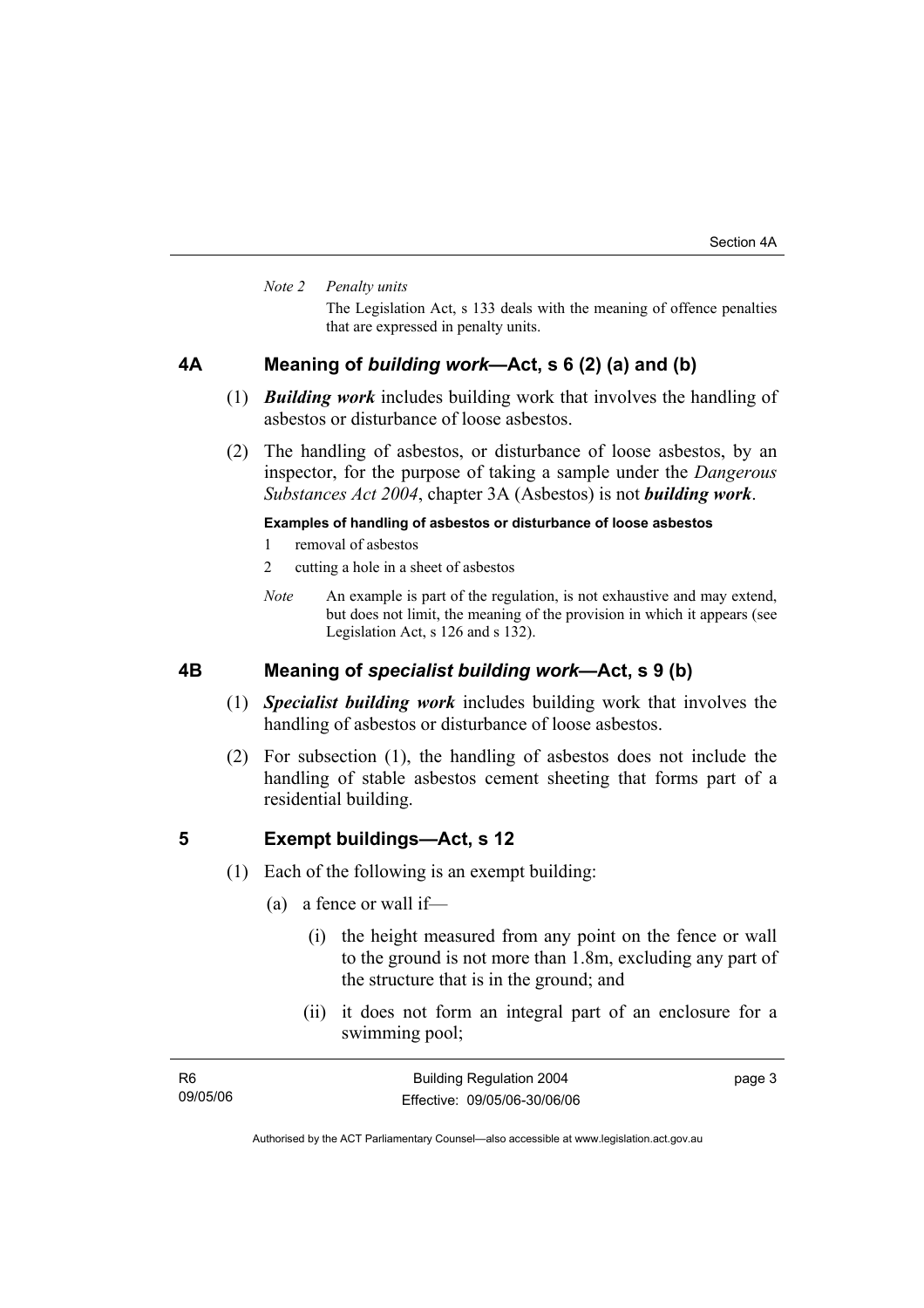page 4

- (b) a retaining wall if the height measured from any point at the top of the retaining wall to the lowest adjacent ground level is not more than 1.2m, excluding any part of the wall that is in the ground;
- (c) an outdoor deck, carport, pergola, porch, veranda, shelter, gazebo, shade structure or hail protection structure if—
	- (i) it has no wall; and
	- (ii) if it has a covering (including a sail or sail-like element)—the total covering area is  $25m^2$  or less; and
	- (iii) the height measured from any point on the structure to the ground is not more than 3m, excluding any part of the structure that is in the ground; and
	- (iv) the height measured from any point on top of any flooring of the structure to the ground is not more than 1m, excluding any part of the structure that is in the ground; and
	- (v) its framing does not have an unsupported span, including any cantilever, longer than 4m; and
- (d) a shed, gazebo, greenhouse or similar structure the roof area of which does not exceed  $10m^2$ ;

#### **Examples of similar structure**

conservatory, cubbyhouse, store, workshop, studio, outbuilding or class 10a building

- *Note* An example is part of this regulation, is not exhaustive and may extend, but does not limit, the meaning of the provision in which it appears (see Legislation Act, s 126 and s 132).
- (e) an antenna or aerial assembly, if—
	- (i) the height measured from the highest part of the assembly to the lowest is 5m or less, excluding any part of the assembly that is in the ground or is part of the building the assembly is mounted on; and

| Building Regulation 2004     | R6.      |
|------------------------------|----------|
| Effective: 09/05/06-30/06/06 | 09/05/06 |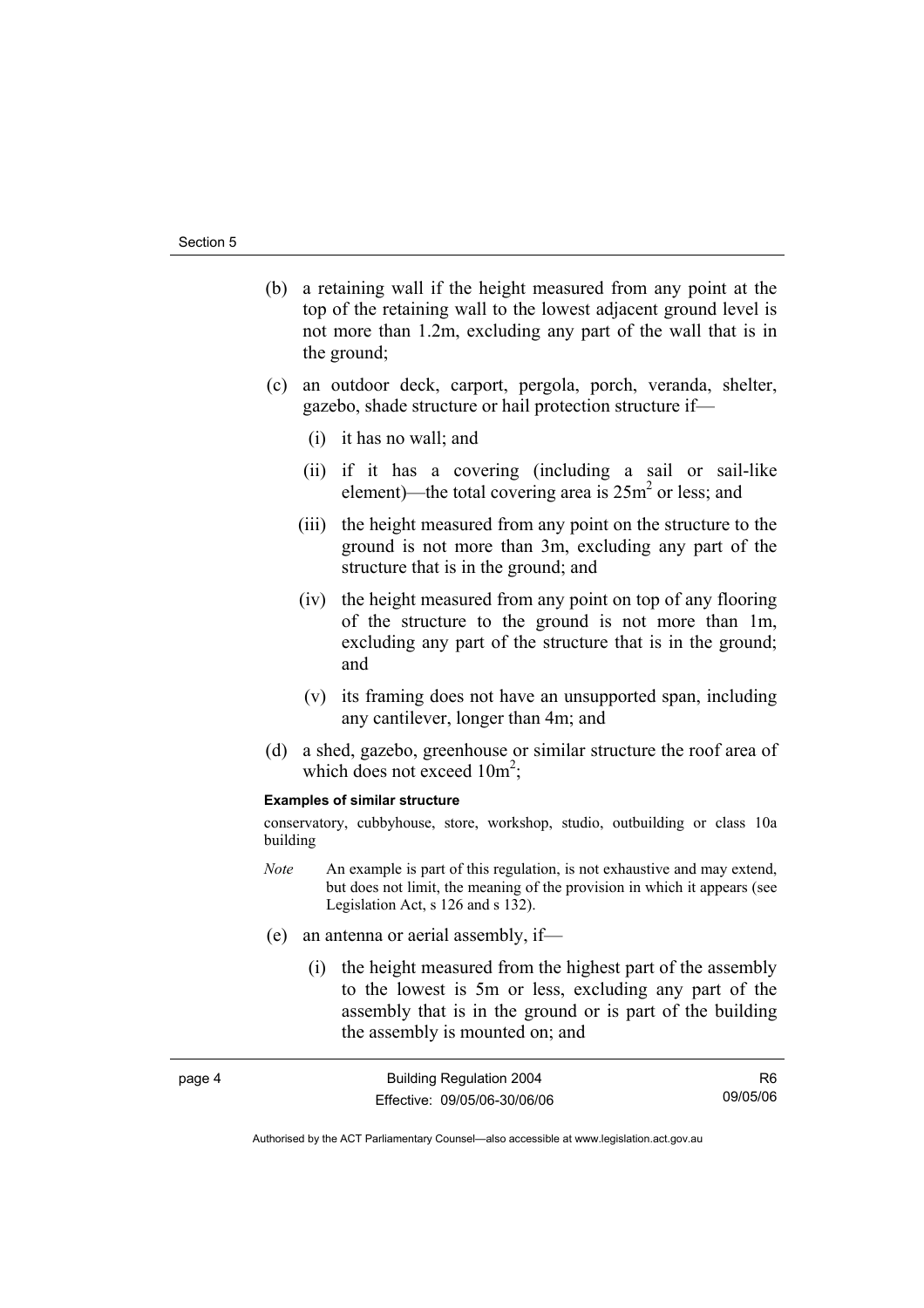- (ii) the assembly is a class 10b building;
- (f) an artificial pool, other than a bathtub, used, or for use, mainly for swimming, wading or bathing, that cannot hold water to a depth of more than 300mm;
- (g) an internal alteration to a building for which a certificate under the Act, part 5 (Building occupancy) has been issued, if the alteration does not change the classification of the building;
- (h) an outdoor pond if—
	- (i) it is not used, or for use, mainly for swimming, wading or bathing; and
	- (ii) the height measured from any point on the wall of the pond to the lowest point on the base of the pond is not more than 1.2m, excluding any part of the wall that is in the ground;
- (i) a structure (for example, a barbeque or letterbox) if—
- (i) it has a plan area not exceeding  $2m^2$ ; and
	- (ii) the height measured from any point on the structure to the ground is not more than 1.8m, excluding any part of it that is in the ground;
	- (j) a water tank if—
		- (i) it has a capacity not exceeding 17kL; and
		- (ii) the height measured from any point on the tank to the ground is not more than 2.4m, excluding any part of the tank that is in the ground;
	- (k) an amusement ride, device to which AS 3533 applies or a portable building or structure, including a tent, marquee, stall or booth, erected at a place if—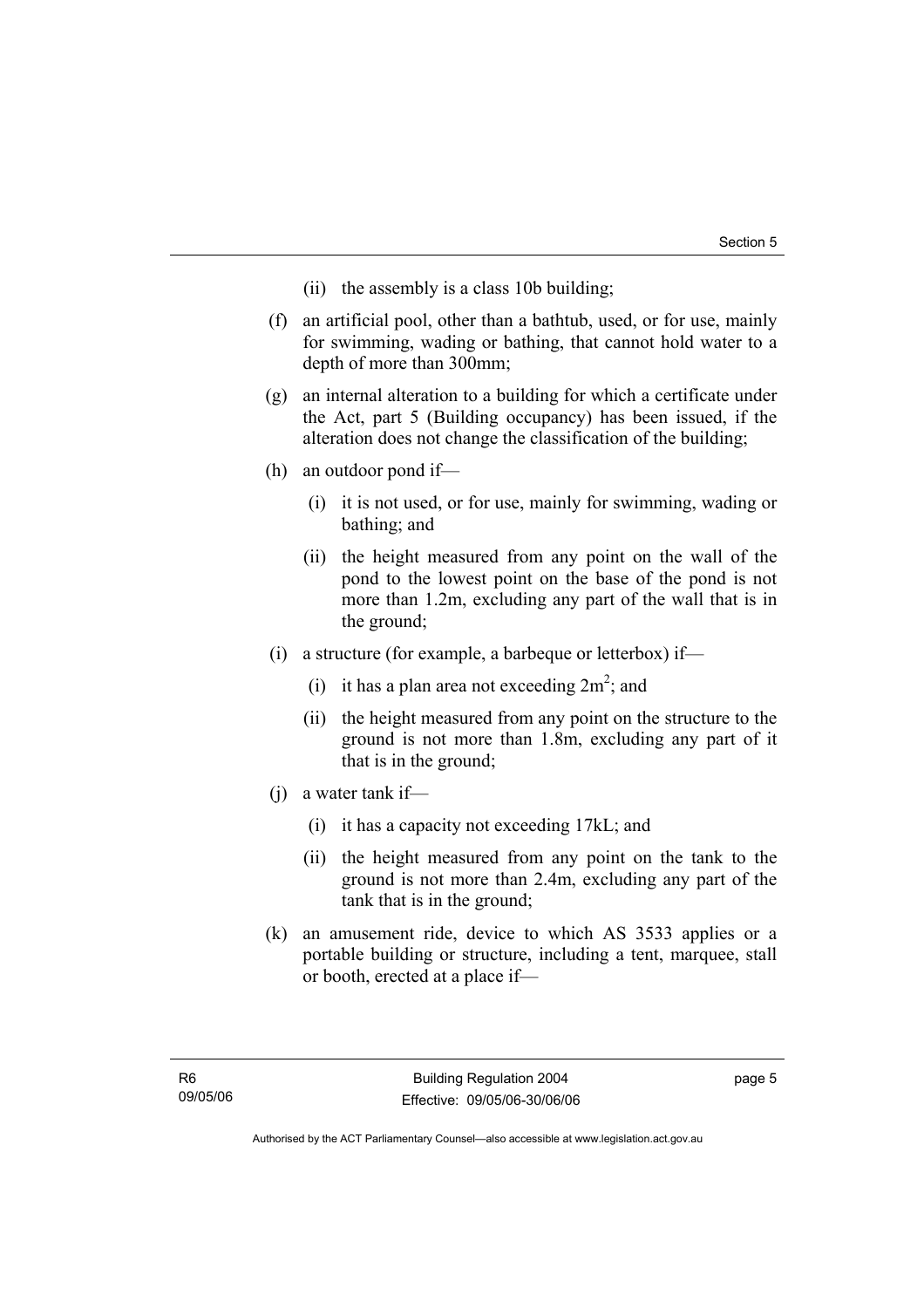- (i) the building or structure is erected and used only in accordance with any applicable provision of AS 3533; and
- (ii) if the building code applies to the building—the building or structure is a class 6, class 7 or class 10a building; and
- (iii) the building or structure is not intended to be, and has not been, at the place for longer than 2 months.
- (2) Subsection (1) does not apply if—
	- (a) the building work in relation to the exempt building affects—
		- (i) the structural sufficiency, soundness or stability of part of a building for which a certificate under the Act, part 5 (Building occupancy) has been issued; or
		- (ii) a fire-rated wall, ceiling or floor; or
		- (iii) a ventilation or air-handling system, fire protection system or other mechanical service; or
		- (iv) a fire-escape, emergency lift, stairway, exit or passageway to an exit; or
	- (b) the building proposed to be built adversely affects the provision of natural light or ventilation to a building for which a certificate under the Act, part 5 has been issued.
- (3) In this section:

*assembly*, in relation to an antenna or aerial, means the antenna or aerial and its mast, tower and footing.

## **6 Buildings to which Act does not apply—Act, s 13 (2)**

- (1) The Act does not apply to the following buildings:
	- (a) bridges;
	- (b) dams;

R6 09/05/06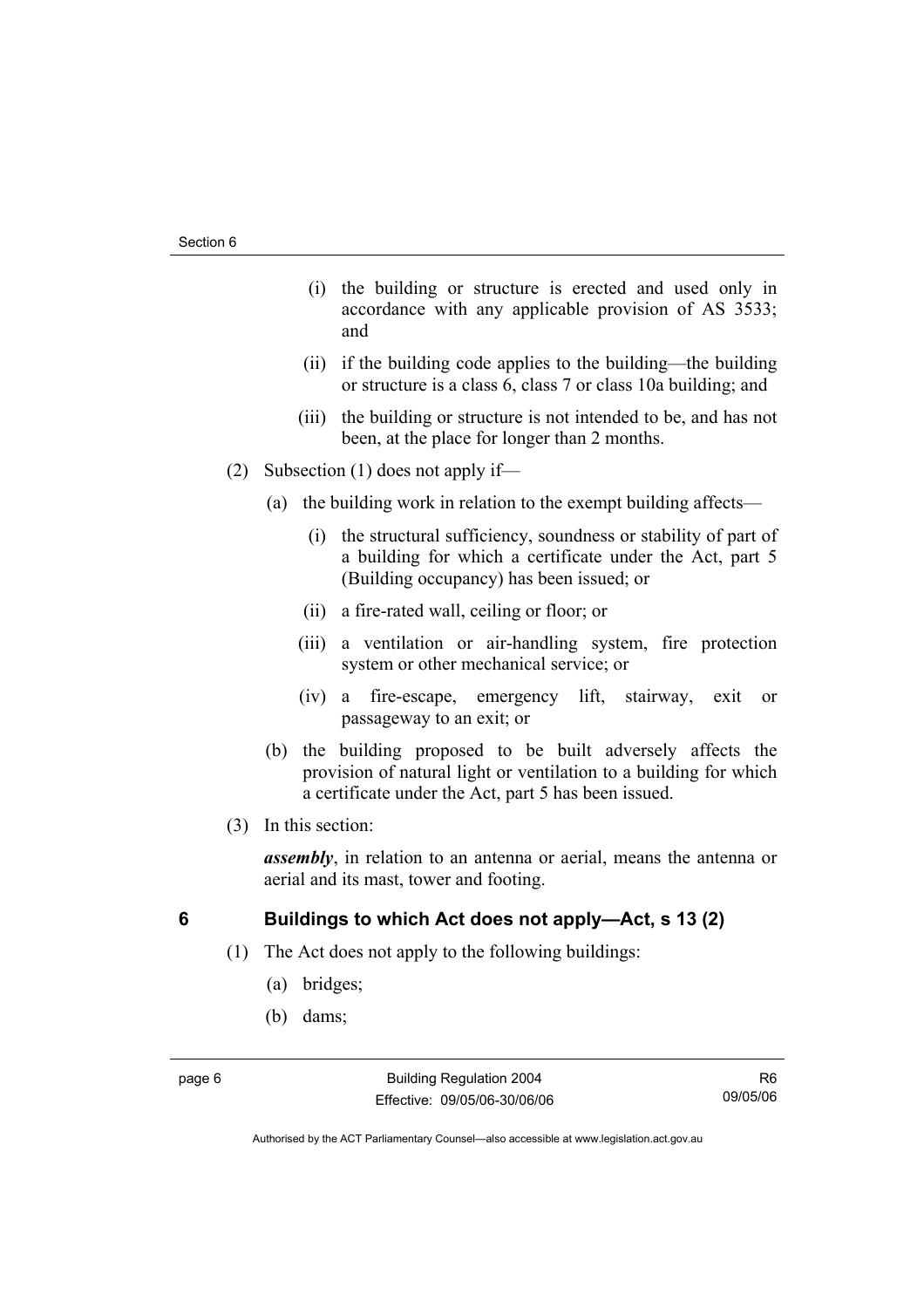- (c) retaining walls associated with bridges, dams or roads;
- (d) stiles;
- (e) mesh fences less than 3m high measured from the top of the fence to the ground, excluding any part of the fence that is in the ground;
- (f) prefabricated bus shelters;
- (g) prefabricated playground equipment;
- (h) road signs;
- (i) electricity network distribution equipment;
- (j) reservoirs that are not part of an on-site stormwater detention system;
- (k) aqueducts;
- (l) water and sewage treatment works;
- (m) stormwater outfalls.
- (2) The Act does not apply to poles and masts owned by—
	- (a) the Territory; or
	- (b) the Commonwealth; or
	- (c) a territory authority; or
	- (d) a body established under a Commonwealth law; or
	- (e) the provider of an electricity supply or telephone service.

## **7 Exempt building work—Act, s 15 (b) and s 83 (b)**

 (1) The installation, alteration or removal of the following is exempt building work for part 3 (Building work) and part 6 (Residential buildings—statutory warranties, insurance and fidelity certificates):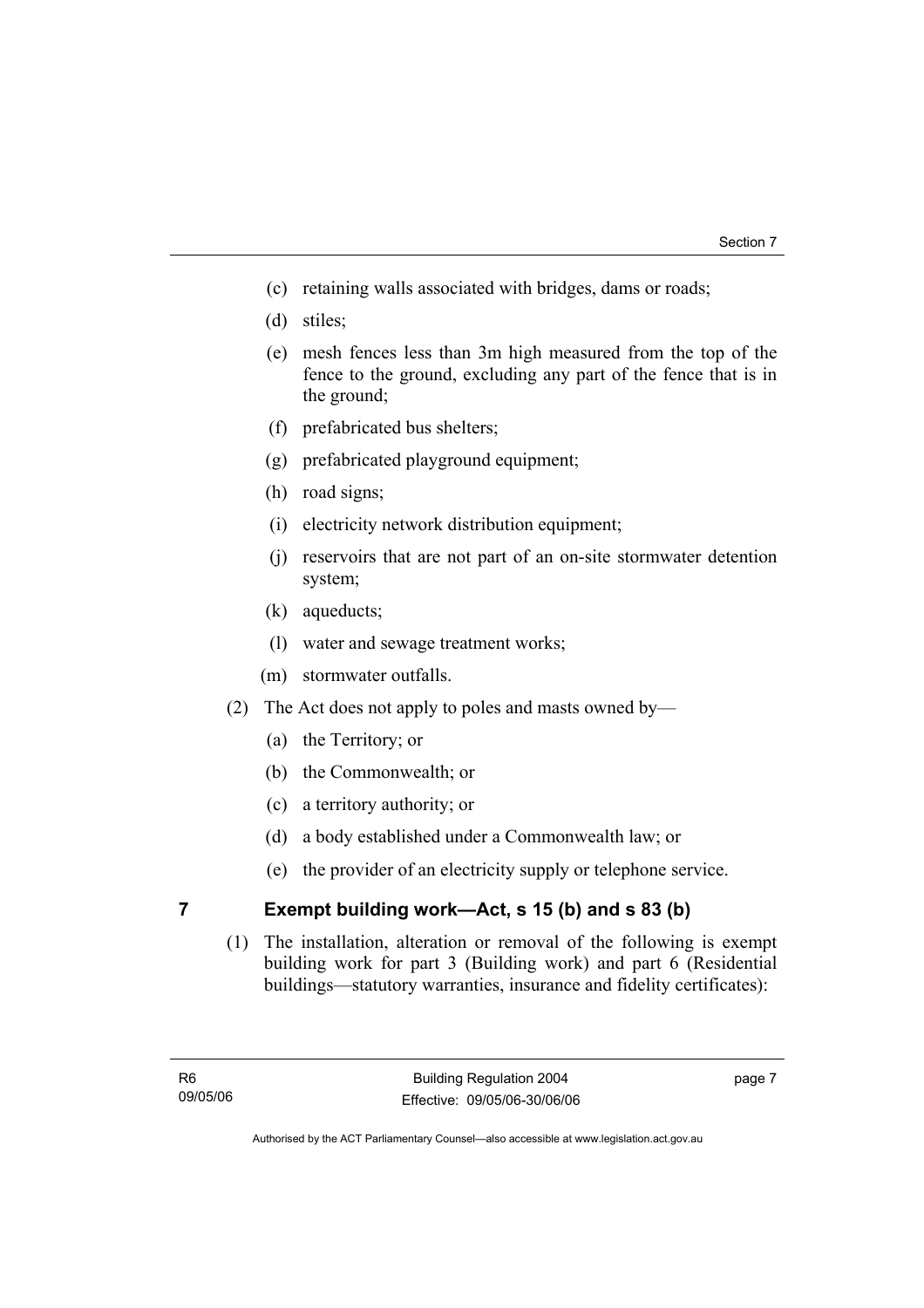- (a) an externally mounted photovoltaic panel or solar water heater for a class 1 or class 10a building, if the building work—
	- (i) does not involve any alteration that would affect the structural sufficiency or stability of the building; and
	- (ii) does not affect the building complying with the building code;
- (b) an externally mounted airconditioning unit for a class 1 or class 10a building, if—
	- (i) the building work does not involve any alteration that would affect the structural sufficiency or stability of the building; and
	- (ii) the building work does not affect the building complying with the building code; and
	- (iii) the unit is not the main source of ventilation—
		- (A) if the unit is installed for a particular room—for the room; or
		- (B) if the unit is installed for a building—for that building.
- *Note* The building code includes standards for load bearing and waterproofing.
- (2) In this section:

*solar water heater*, for a building, means a solar water panel designed to be mounted externally, together with any hot-water tank that holds water heated by the panel.

## **8 Criteria for appointment of government certifier—Act, s 20 (4)**

The criteria for the appointment of a government certifier for building work are—

R6 09/05/06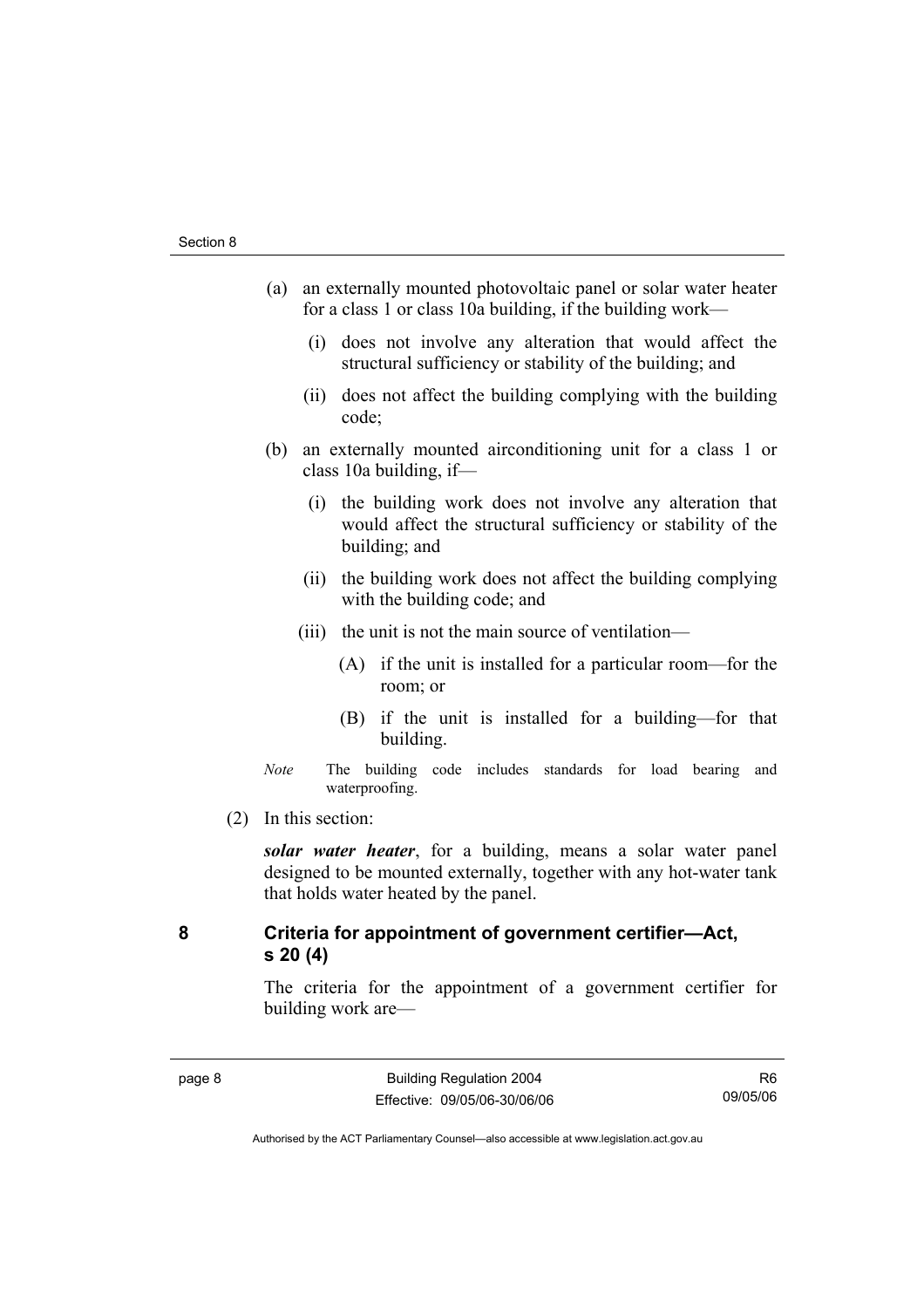- (a) a building approval for the work is in force; and
- (b) a licensed builder has started the work; and
- (c) the owner of the land where the work is being carried out cannot, after making reasonable efforts, appoint a certifier for the work.

## **9 Copies of plans for building approval applications—Act, s 26 (2) (a)**

The prescribed number of copies is 3.

## **10 General requirements for building approval applications—Act, s 26 (3)**

- (1) The following requirements are prescribed for an application:
	- (a) the application must contain an estimate of the cost of the building work calculated in accordance with a method determined in writing by the construction occupations registrar;
	- (b) if building work is proposed to be carried out at or near a street or place that is open to or used by the public—an application must contain details of the precautions proposed to be taken to protect the safety of people using the street or place when the building work is to be carried out;
	- (c) the application must state the area of the parcel of land.
- (2) A determination under subsection (1) (a) is a notifiable instrument.

*Note* A notifiable instrument must be notified under the Legislation Act.

## **11 Building approval for building erection or alteration—Act, s 26 (3)**

 (1) For an application in relation to building work that involves the erection or alteration of a building, the following information must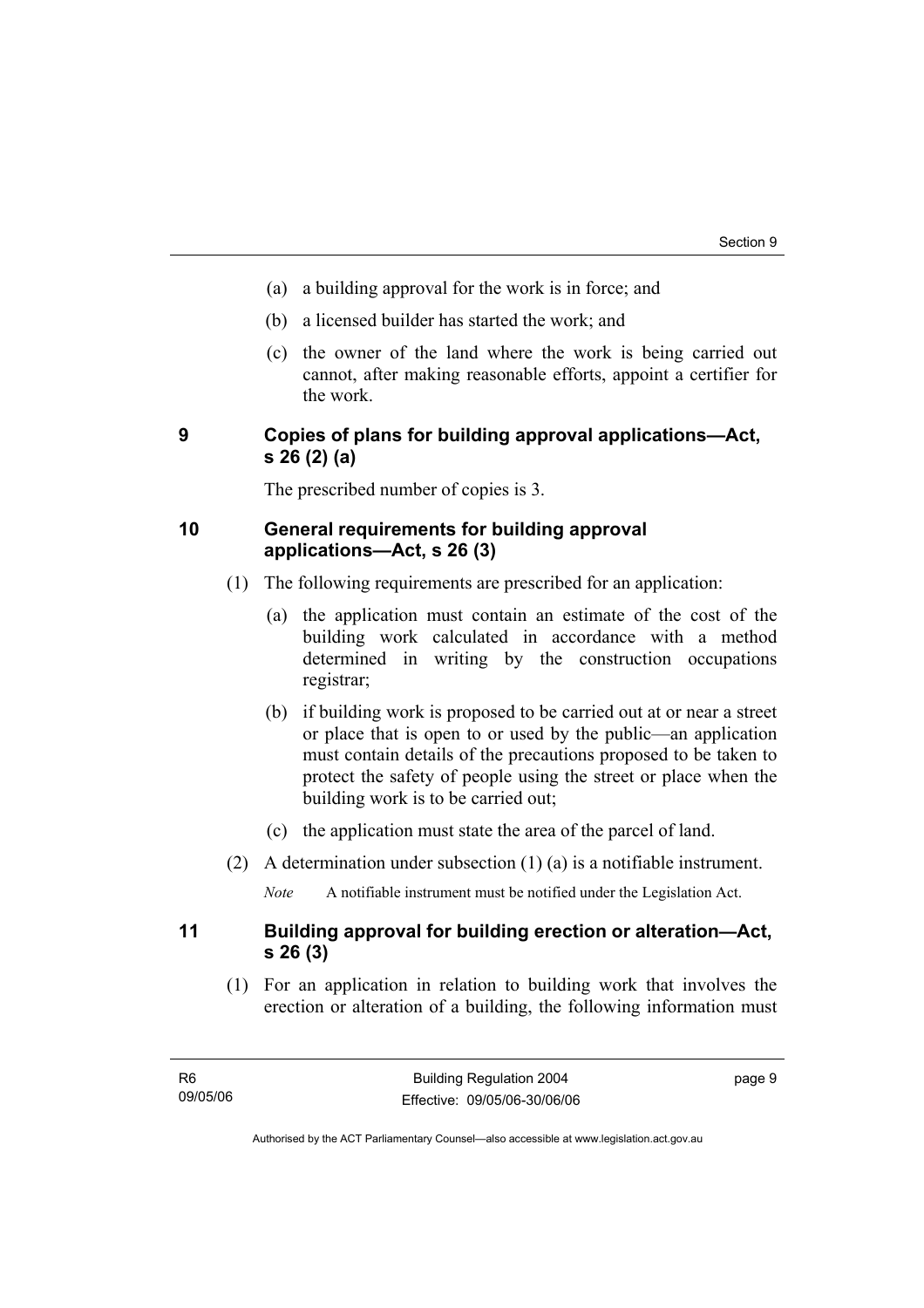be included in the application and plans accompanying the application:

- (a) the class of the building according to the intended use of the building as proposed to be erected or altered;
- (b) what fire-resisting construction type (under the building code) the building as proposed to be erected or altered will be, if applicable to the building;
- *Note* Fire-resisting construction type may not be applicable if an alternative solution under the building code is used.
- (c) for an application that relates to the erection or alteration of a class 1 or class 10a building—the site classification of the parcel of land in accordance with the classification provided by the building code;
- (d) for an application that relates to the alteration of a building—
	- (i) the class and type of fire-resisting construction of the existing building classified under the building code; and
	- (ii) the materials used in the existing building;
- (e) the number of storeys of the building as proposed to be erected or altered;
- (f) the number of new dwellings (if any) created by the building work;
- (g) the floor area of the proposed building or proposed new part of the building;
- (h) the materials to be used in the frame, floor, walls and roof of the proposed building or proposed new part of the building;
- (i) if a performance requirement of the building code is to be complied with by use of an alternative solution under the code—
	- (i) the performance requirement; and

R6 09/05/06

Authorised by the ACT Parliamentary Counsel—also accessible at www.legislation.act.gov.au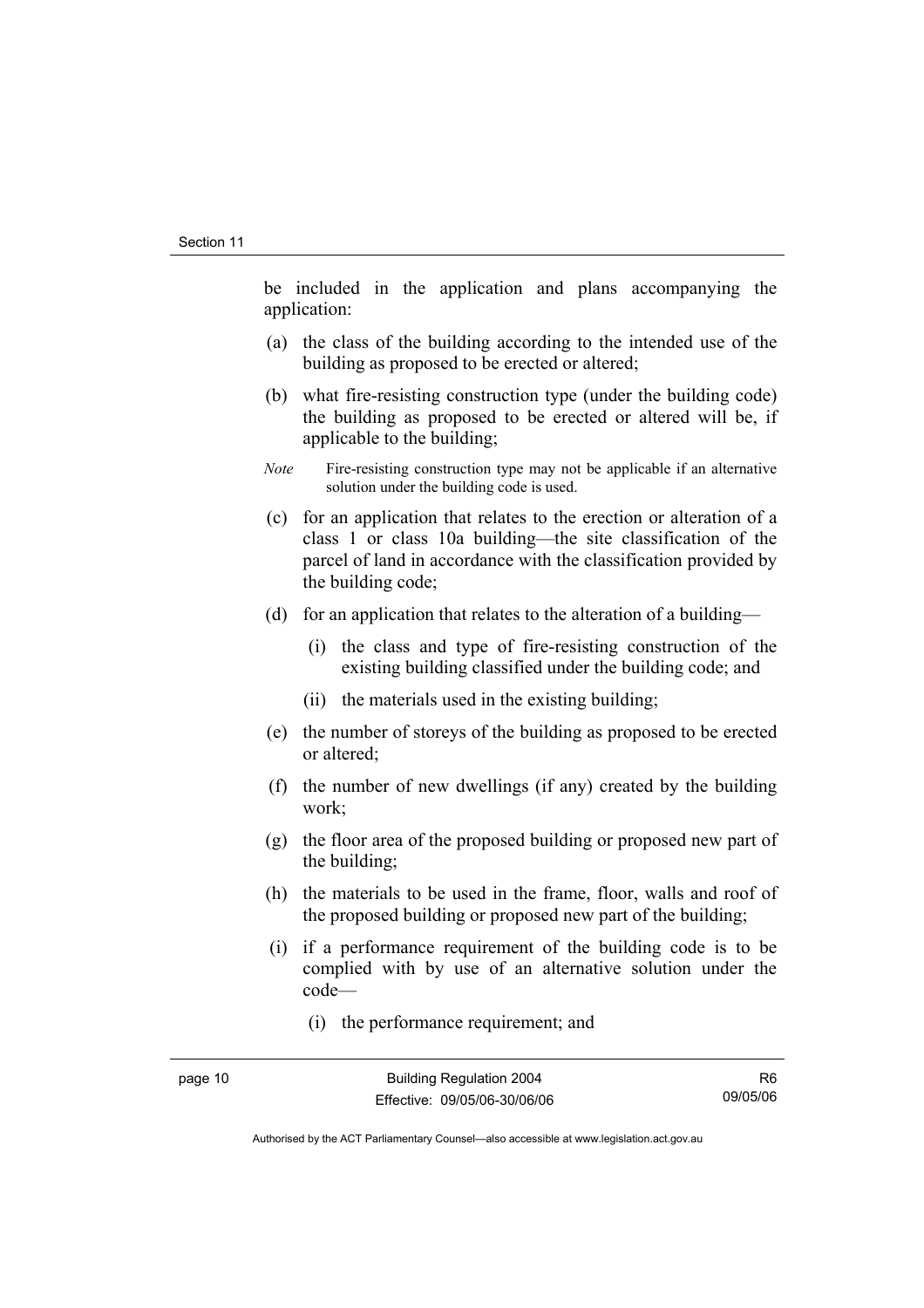- (ii) the alternative solution; and
- (iii) each assessment method used to show that the alternative solution complies with the performance requirement;
- (j) if the building code does not state a standard of work in relation to any part of the proposed building work and it is intended to carry out that part of the proposed building work in accordance with a standard of work stated in another document—
	- (i) the nature of the proposed building work; and
	- (ii) the title of the document; and
	- (iii) each assessment method used to show that the proposed building work complies with the standard of work stated in the document.
- (2) In this section:

*assessment method*—see the building code.

*performance requirement*—see the building code.

## **12 Building approval for removal or demolition of buildings—Act, s 26 (3)**

For an application in relation to building work that involves the removal or demolition of a building, the following information must be included in the application and plan accompanying the application:

- (a) details of the methods to be used in the execution of the building work including a work plan stated or set out in AS 2601 as in force on the commencement of this section;
- (b) the number of dwellings demolished (if any).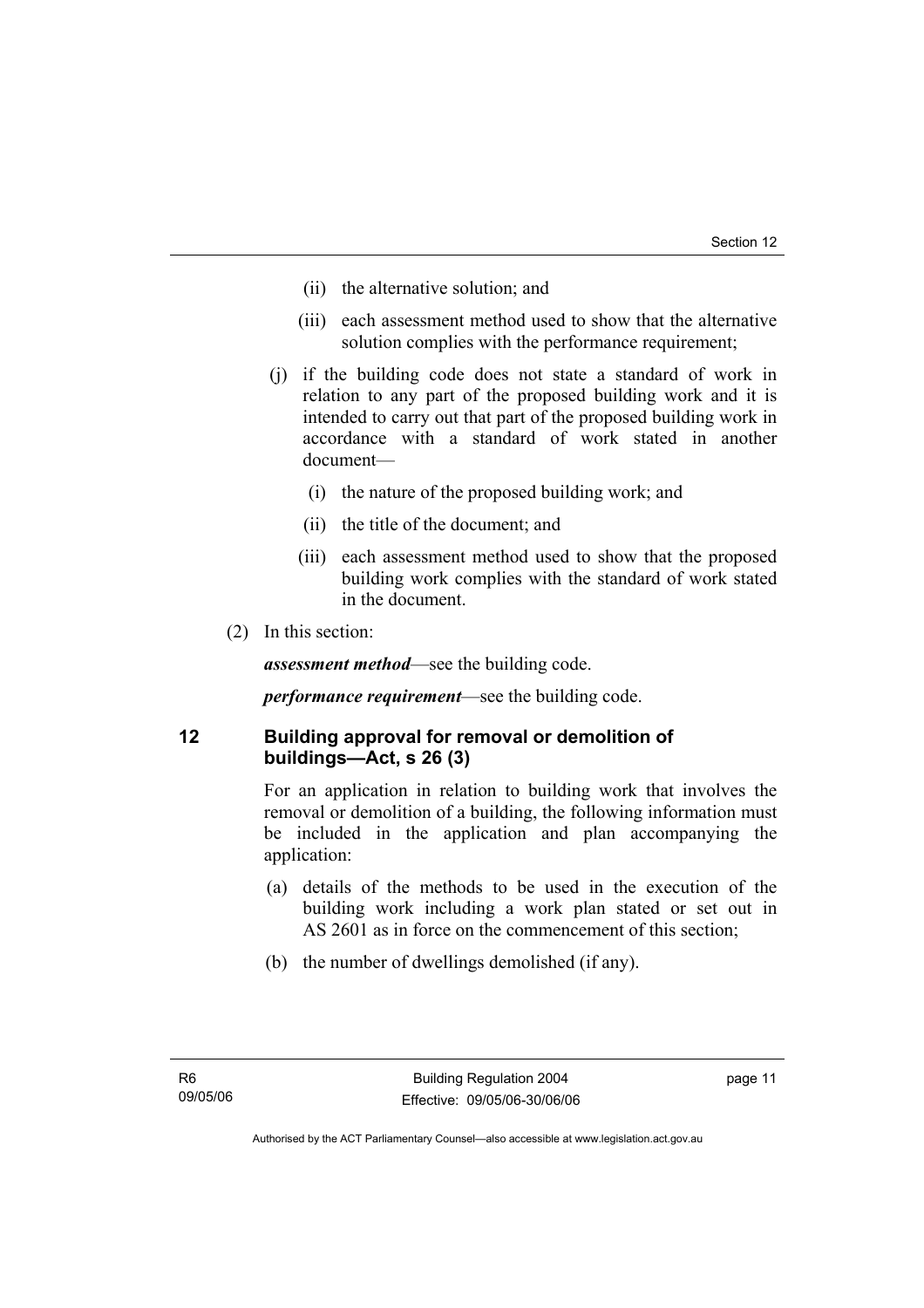## **12A Building approval for asbestos removal—Act, s 26 (3)**

- (1) For an application in relation to building work that involves the removal of stable asbestos cement sheeting from a residential building, the application must describe the method proposed to be used to remove the sheeting from the building.
- (2) For an application in relation to building work that involves the removal of asbestos (other than stable asbestos cement sheeting) from a residential building, the following information must be included:
	- (a) the method proposed to be used to remove the asbestos;
	- (b) the approximate quantity and kind of asbestos to be removed;
	- (c) the equipment proposed to be used to remove the asbestos, including any personal protective equipment;
	- (d) details of a program (prepared in accordance with the building code) for monitoring airborne asbestos.

#### **13 General requirements for plans—Act, s 27 (1) (a)**

- (1) The plans must—
	- (a) be drawn in accordance with AS 1100 as in force on the commencement of this section, unless—
		- (i) the plans were drawn before the commencement of the standard; or
		- (ii) the plans complied with the standard at the time they were drawn; and
	- (b) show any area marked on a certificate of title or deposited plan as an easement; and
	- (c) if the building work to which the plan relates will require the connection of a pipe to, or alteration of the connection of a

R6 09/05/06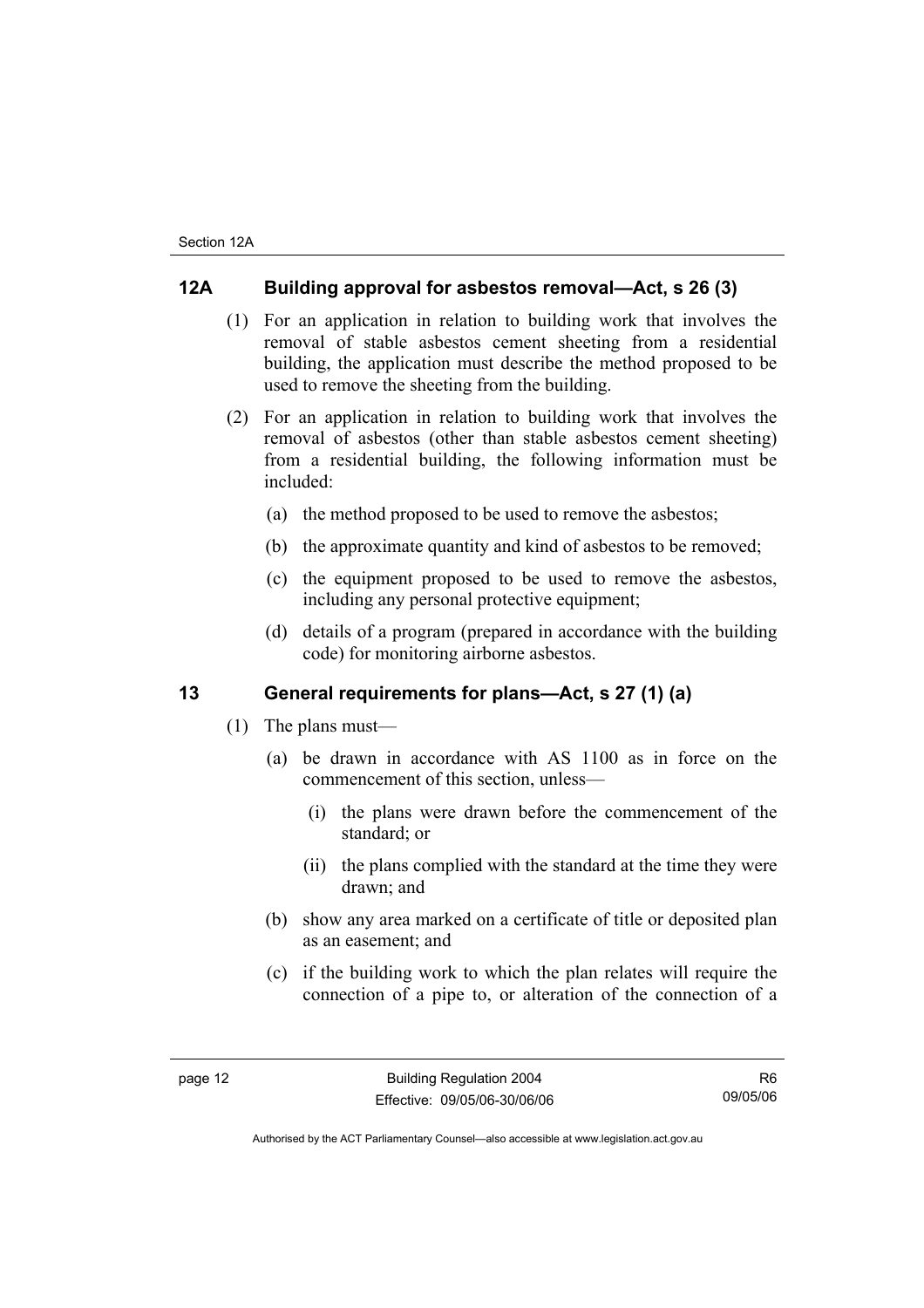pipe to the sewerage system—show any point of connection of a pipe on the parcel of land to the sewerage system; and

- (d) if the building work to which the plan relates will require the connection of a pipe to, or alteration of the connection of a pipe to a water main—show any point of connection of a pipe on the parcel of land to the water main; and
- (e) if the building work to which the plan relates will require the connection of a pipe to, or alteration of the connection of a pipe to a stormwater drain—show any point of connection of a pipe on the parcel of land to the stormwater system; and
- (f) if the building work to which the plan relates will, when finished, alter the surface stormwater drainage on parcel of land where the work is to be done—show the proposed surface stormwater drainage on the parcel at the completion of the work; and
- (g) include a site plan on a scale of not less than 1:200 showing the block, section, boundaries and dimensions of the parcel of land.
- (2) In this section:

*Australian Standard 1100* includes AS/NZS 1100.501:2002.

*easement*—see the Act, section 52.

*stormwater system* means a system of pipes, gutters, drains, floodways and channels that are designed to collect or carry stormwater in or through an urban area, other than for a single parcel of land.

*utility service*—see the *Utilities Act 2000*, dictionary.

*water main* means a conduit or pipeline—

- (a) owned, controlled or maintained by a utility service; and
- (b) designed to carry drinking water supplied by the service.

page 13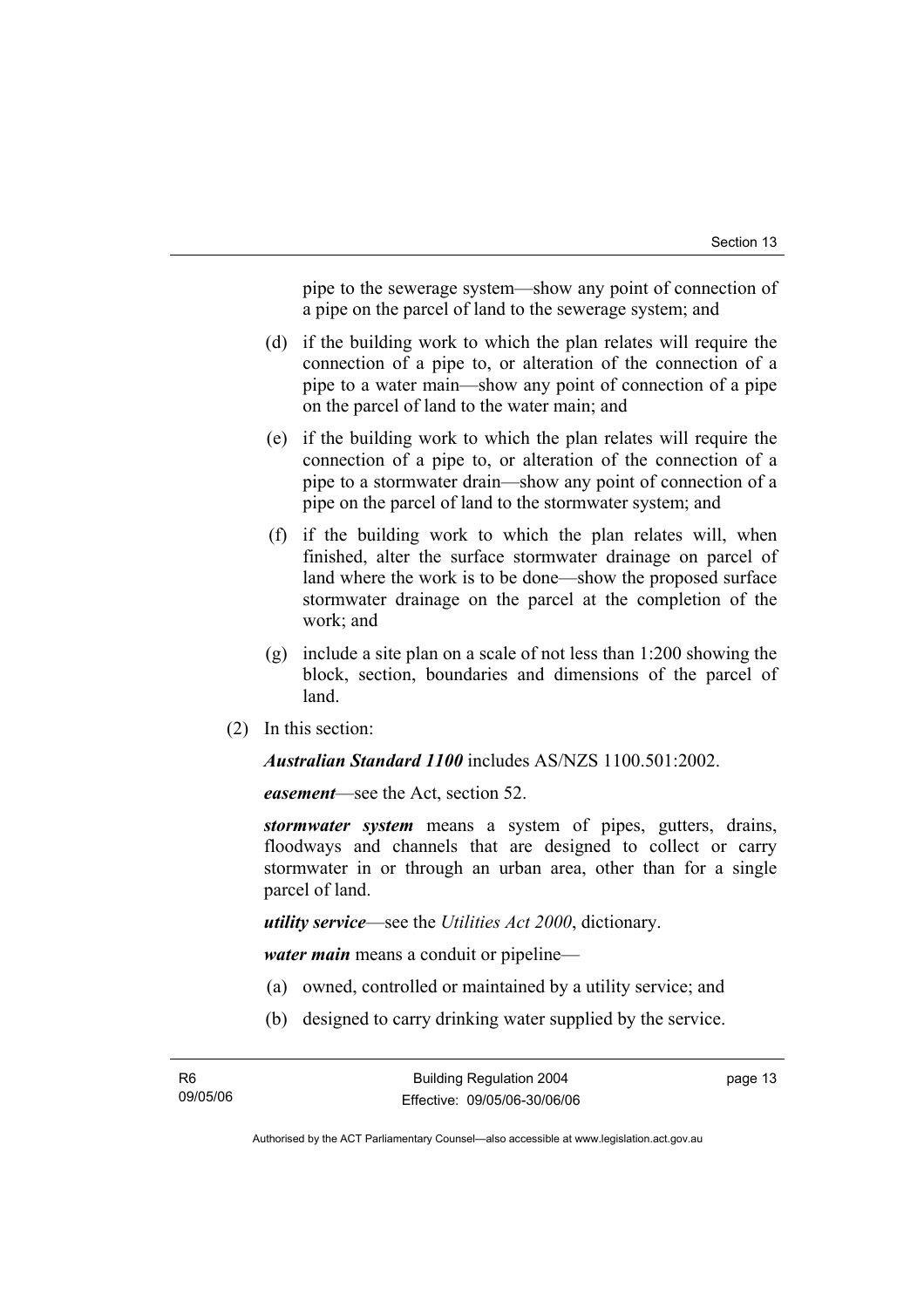## **14 Requirements for plans for alteration or erection of building—Act, s 27 (1) (a)**

- (1) For plans that relate to the erection or alteration of a building, the plans must contain sufficient information about the proposed finished dimensions, arrangement, locations and inherent characteristic of materials making up every element of the proposed building work—
	- (a) to allow a certifier to work out if a building erected or altered in accordance with the plan would contravene the Act; and
	- (b) to allow a competent builder to carry out the building work in accordance with the plans and the Act; and
	- (c) to allow a certifier to work out if the building work, if carried out, complies with the plan and the Act.
- (2) The information included on the plans under subsection  $(1)$ 
	- (a) must be consistent with AS 1100 (which is about technical drawing); and
	- (b) must be apparent from reading the drawing, rather than having to take measurements from the drawing.
- (3) Plans are taken to satisfy subsection (1) to the extent that they contain the following information:
	- (a) the extent, overall dimensions and main construction material of a wall, partition, floor or roof if—
		- (i) AS 1684 or AS 3623 applies to the framing for the wall, partition, floor or roof; or
		- (ii) the framing is of the same scale and kind of arrangement as the framing to which those standards apply;
	- (b) the location, overall dimensions and description or name of the proprietary product that is sufficient to identify a truss product type for mass-produced proprietary trusses if—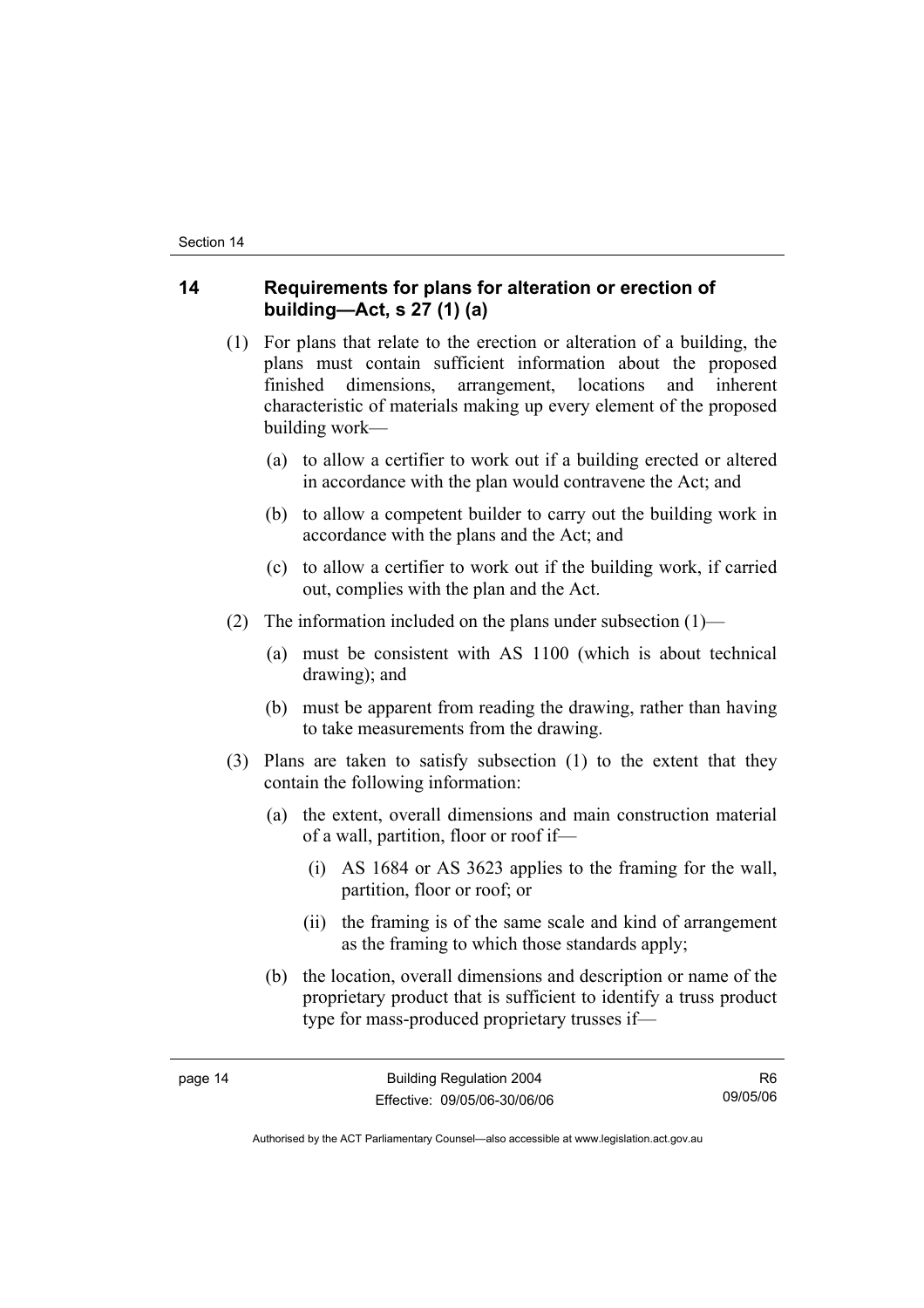- (i) the manufacturer publishes a written span table that states the spanning capability of the truss; and
- (ii) the table applies directly to a truss and its span stated in the plan;
- (c) for masonry work to which AS 3700 applies—the overall extent and dimensions of the masonry work and structural details of reinforcement (if any);
- (d) for concrete work to which AS 2870 (which is about slabs and footings) applies—the overall extent and dimensions of the concrete work and structural details of reinforcement (if any).

#### **Example of same scale and kind of arrangement for par (a) (ii)**

AS 1684 applies to houses only. However, under par (a) (ii), it can be used for a fit-out that has the same proportions as a house or for part of a building with the same loads and requirements as a house.

- *Note* An example is part of the regulation, is not exhaustive and may extend, but does not limit, the meaning of the provision in which it appears (see Legislation Act, s 126 and s 132).
- (4) The plans may contain other information.

## **14A Requirements for plans for asbestos removal—Act, s 27 (1) (a)**

- (1) Plans that accompany an application that relates to building work involving the removal of stable asbestos cement sheeting must show the location of the sheeting.
- (2) Plans that accompany an application that relates to building work involving the removal of asbestos (other than stable asbestos cement sheeting) from a residential building must include the following information:
	- (a) the location of the asbestos proposed to be removed;
	- (b) the boundary of the area where people removing the asbestos will be working;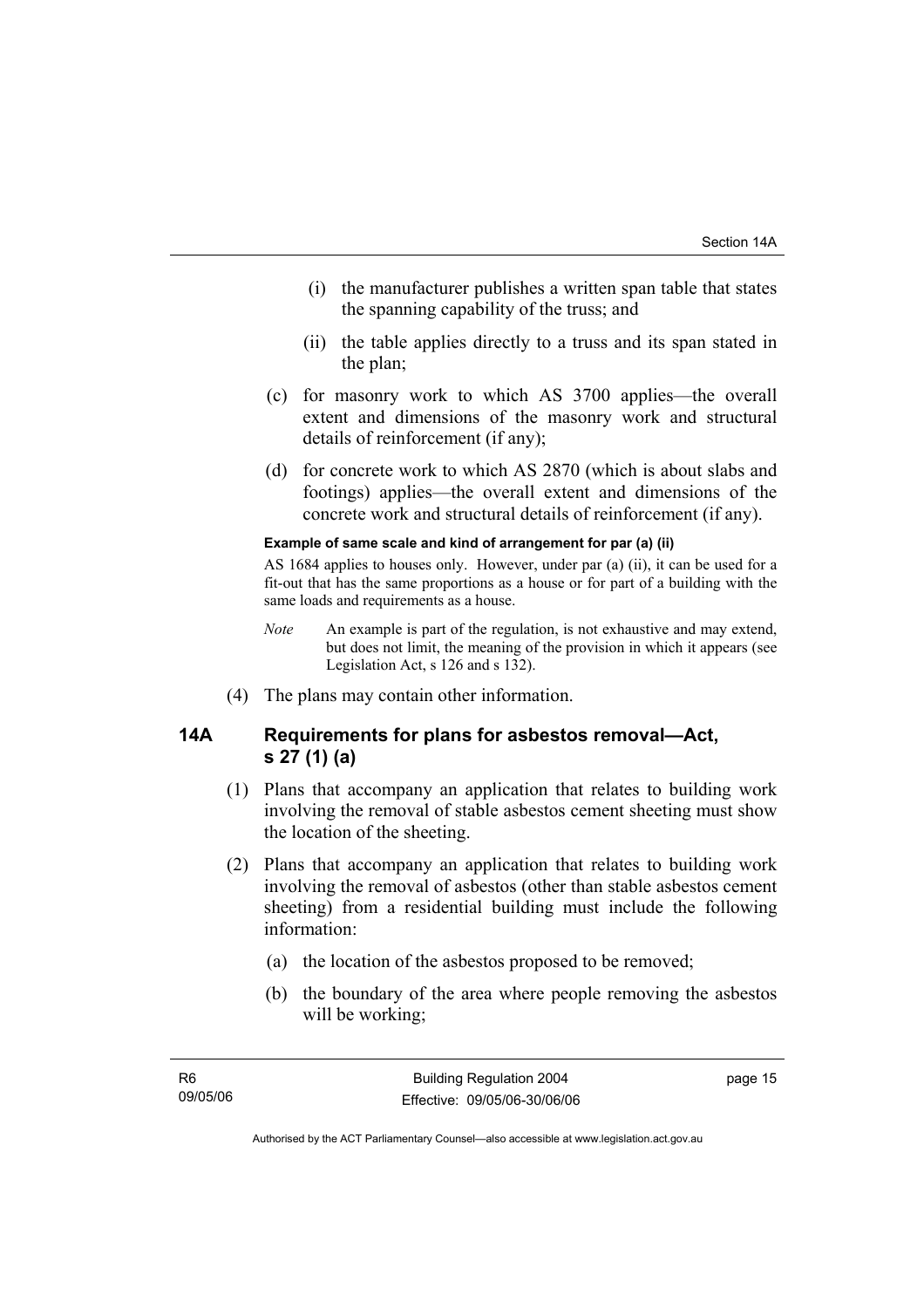- (c) if asbestos removed from the building is to be stored on the parcel of land where the building is—where the asbestos is to be stored;
- (d) if a decontamination facility, air filter or air supply equipment is proposed to be used during the building work on the parcel of land—where each is located.
- (3) In this section:

*air filter—*see the building code.

*air supply equipment—*see the building code.

*decontamination facility—*see the building code.

## **15 Consultation and consent—Act, s 27 (1) (b)**

- (1) The following consultations must take place or consents or approvals be obtained in relation to proposed building work:
	- (a) any consent or approval required under a territory law in relation to the work;
	- (b) if the work is, or forms part of, a development requiring approval under the Land Act, part 6.2—approval of the development;
	- (c) if the approval mentioned in paragraph (b) contains conditions precedent to starting the building work—compliance with those conditions;
	- (d) if the parcel of land is in a designated area—approval under the *Australian Capital Territory (Planning and Land Management) Act 1988* (Cwlth), section 12;
	- (e) if the work involves the erection or alteration of a lift—a permit under the *Scaffolding and Lifts Regulation 1950*, section 17;

R6 09/05/06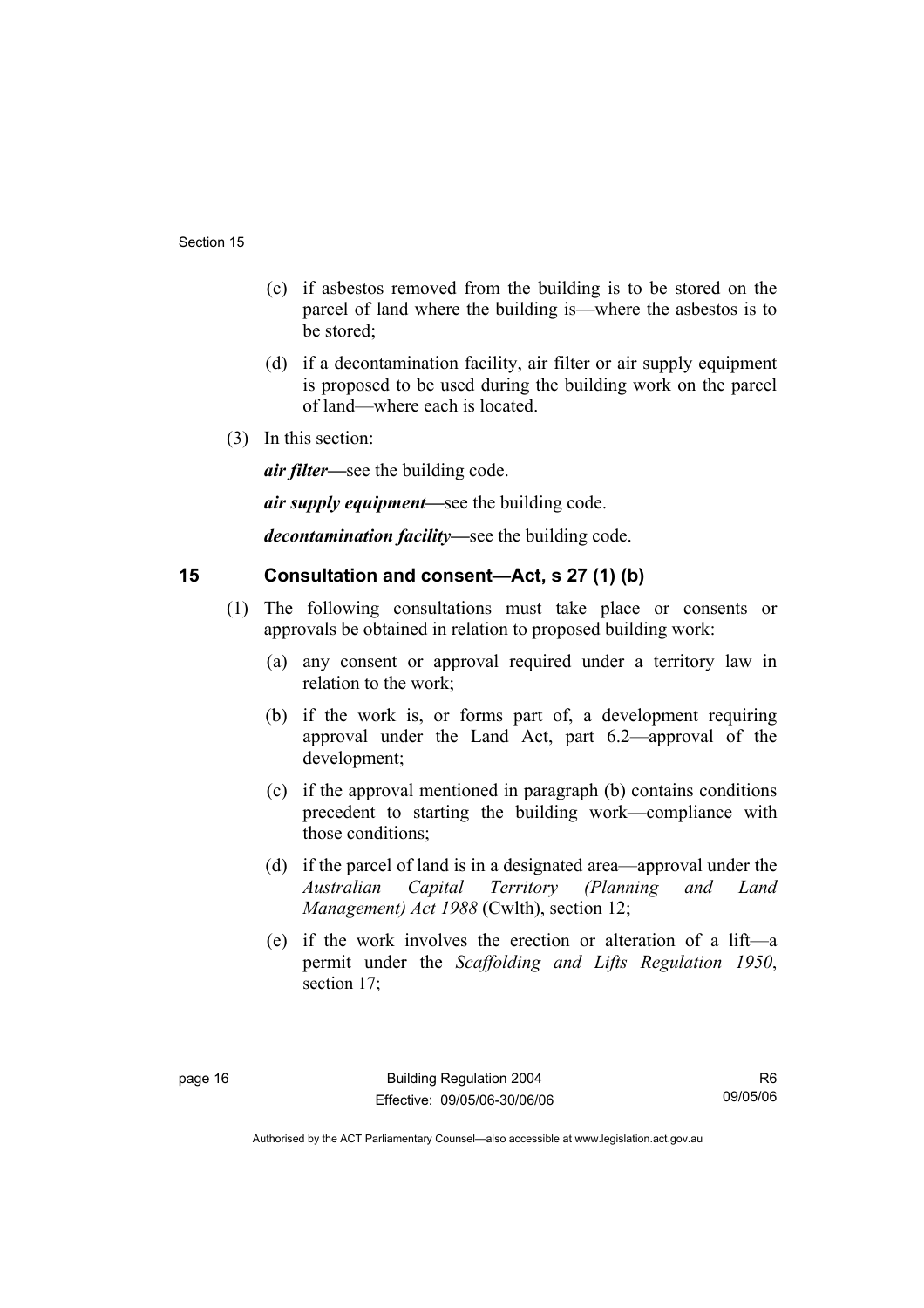- (f) consultation with ACTEW Corporation Limited in relation to—
	- (i) the demolition of any building to which electricity, water or sewerage services are supplied or to which an electricity or water meter is connected; and
	- (ii) any encroachment of the proposed building or proposed new part of the building onto an easement; and
	- (iii) the disposal of any non-domestic waste into the sewerage system;
- (g) consultation with the chief officer (fire brigade) or chief officer (rural fire service) in relation to—
	- (i) any use of an alternative solution in relation to a provision of the building code which deals with fire protection; and
	- (ii) any proposed building, or proposed new part of a building with a floor area exceeding 500m<sup>2</sup> that is not a class 1 or class 10 building;
- (h) consultation with the chief executive responsible for urban services in relation to—
	- (i) procedures to be used in the demolition of any building of class 2, class 3, class 4, class 5, class 6, class 7, class 8 or class 9; and
	- (ii) any waste management plan provided in the application;
- (i) if it is proposed that the new building or new part of the building is to be used for the sale or supply of liquor consultation with the registrar of liquor licences in relation to occupancy loading and kitchen, bar and toilet facilities;
- (j) consultation with the chief health officer in relation to the application of any health law to the proposed new building or new part of the building;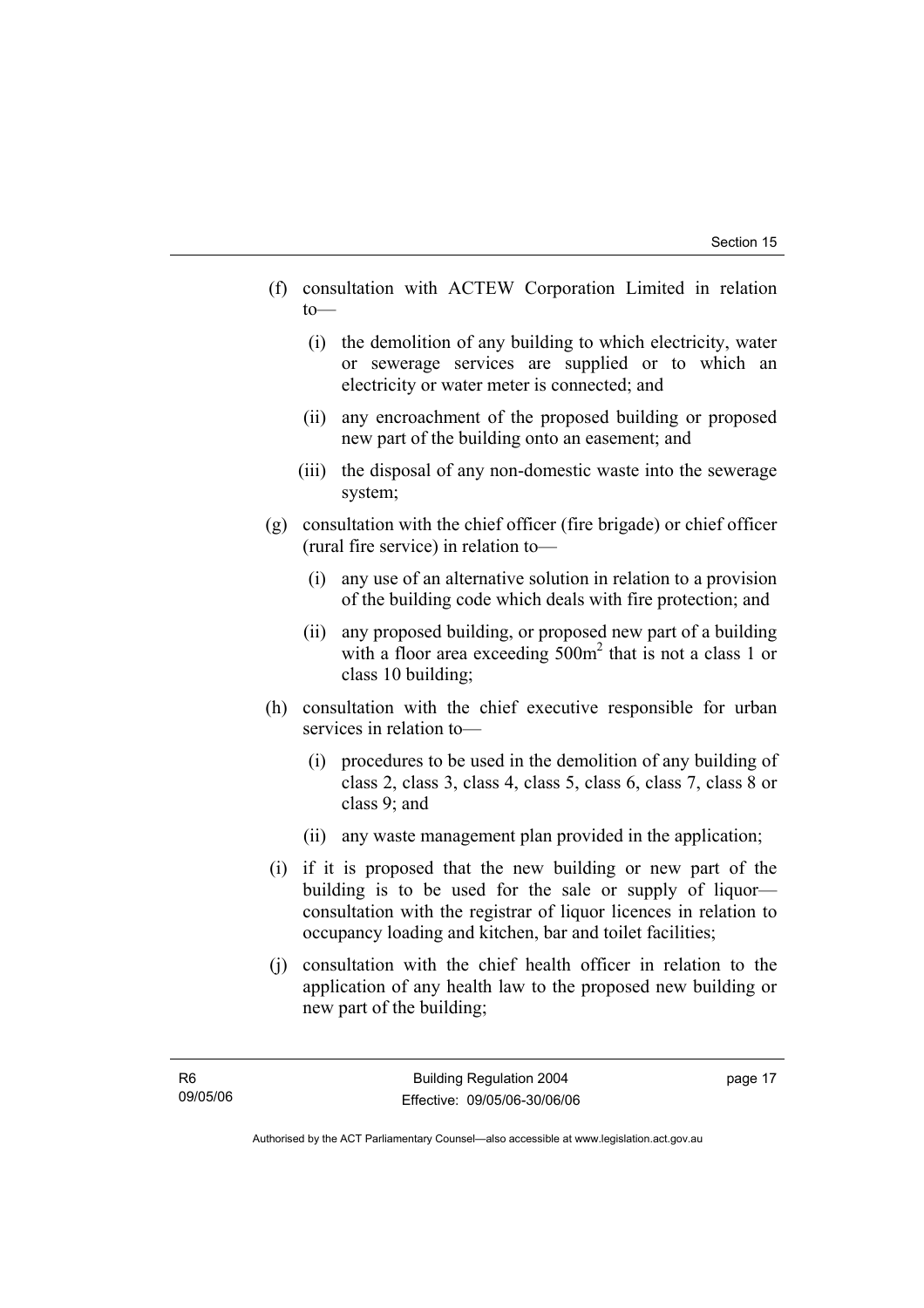- (k) consultation with the environment protection authority if—
	- (i) it is proposed that the new building or new part of the building is to be used to conduct a class A or class B activity; or
	- (ii) an accredited code of practice applies to an activity intended to be carried out in the new building or new part of the building.
- (2) It is sufficient compliance with the obligation to consult under subsection (1) (f), (g), (h), (i), (j) or (k) if—
	- (a) notification of the details of an application for a building approval is given to the person with whom consultation is to take place; and
	- (b) 10 working days have elapsed since it has been given.
- (3) In this section:

*accredited code of practice* means a code accredited under the *Environment Protection Act 1997*, section 31 (1).

*class A activity* means an activity listed in the *Environment Protection Act 1997*, schedule 1, section 2.

*class B activity* means an activity listed in the *Environment Protection Act 1997*, schedule 1, section 3.

*designated area*—see the *Australian Capital Territory (Planning and Land Management) Act 1988* (Cwlth).

*health law* means a territory law that has as 1 of its objects or purposes the protection of public health.

## **16 Substantial alteration—Act, s 29 (2) (a)**

An alteration of a building is a substantial alteration if—

 (a) the aggregate volume of the proposed alteration and any other alteration made to the building during the 3 years immediately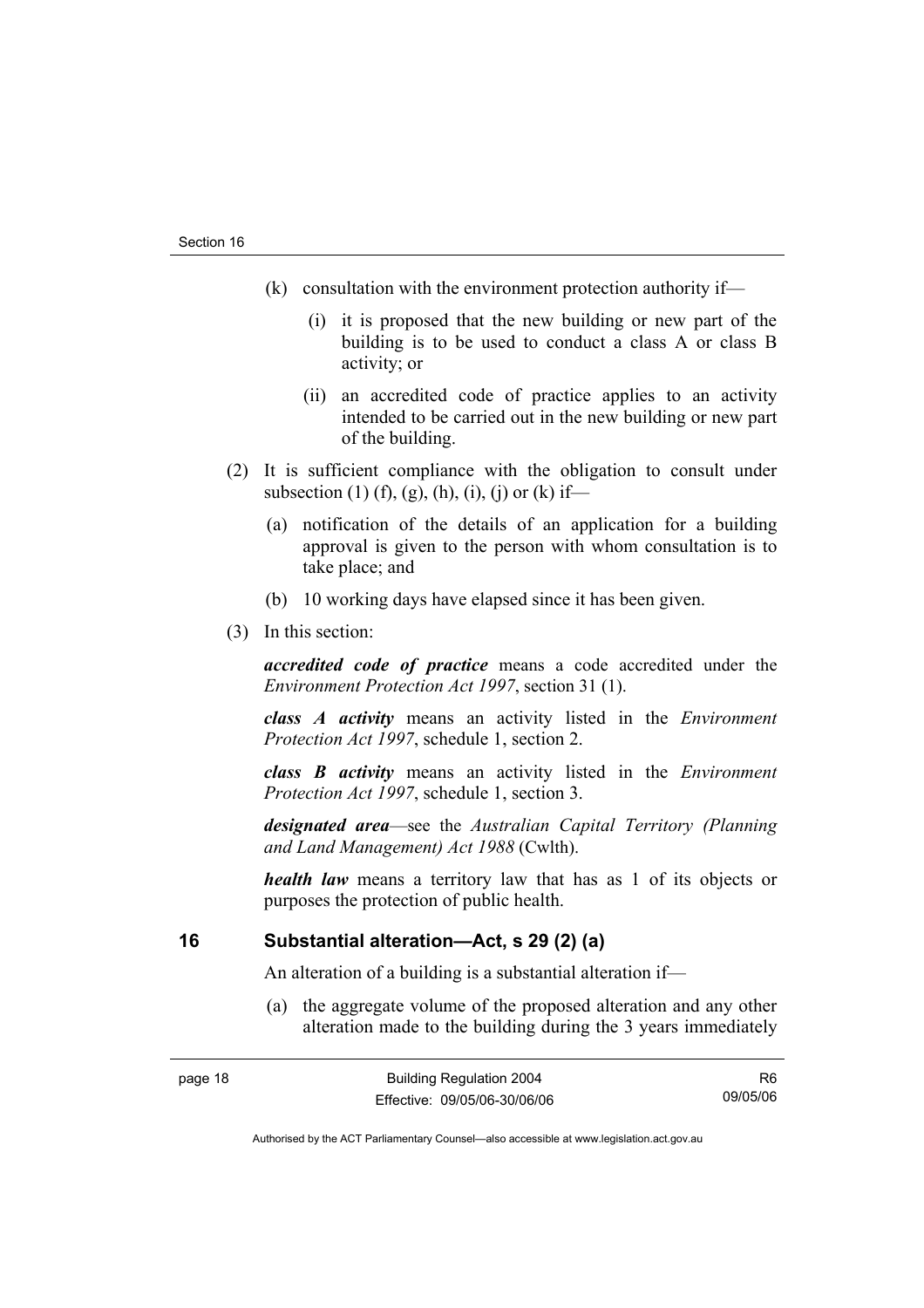before the day the application for building approval of the alteration is made is more than 50% of the volume of the original building; and

 (b) the volume of a building is measured by reference to roof and outer walls.

#### **Example of effect**

- 1 A house is extended by 51%. The whole house must comply with this Act and the building code, not just the extension (see par (a)), other than the parts of the building code that do not apply to the unaltered part of the house because of section 16A.
- 2 A sunroom is added to a building, adding only 10% to the building. The sunroom must comply with this Act and the building code, but the rest of the building need not comply (see par (b)).
- 3 Two shops in a mall are to be combined to form a café. The building work involves replacing all the shops' fitout, including all fixtures, the glazed shopfront walling and ceiling, and removal of the common wall. In the 3 years immediately before the application for building approval is made, other shops in the mall have been altered similarly. The total volume of the refitted shops, with the volume of the café, is more than 50% of the volume of the mall. The whole mall must comply with this Act and the building code, not just the café.
- 4 A photocopier room is to be added to an office building. In the 3 years immediately before the application for building approval is made the building has often had parts of its fitout altered. Open plan cubical work stations were moved, enclosed meeting rooms were converted to open plan cubical workstations, 3 walls of another enclosed office were moved to make a hallway and new enclosed offices were created where open plan cubical workstations originally were.
	- the 1st alterations to the cubical workstations did not involve altering or erecting fixtures, so the alterations do not need to be included when working out the total volume of alterations to the building
	- the cubicle work stations erected in place of the enclosed meeting rooms were fixtures that are not exempted from the Act, so the volume of each workstation, worked out by multiplying its usable floor area by the height of the floor or roof above, must be included in working out to the total volume of alterations to the building
	- the removal of the 3 walls of the enclosed office to make a hallway prevent the room functioning as a room, so the volume of the room

page 19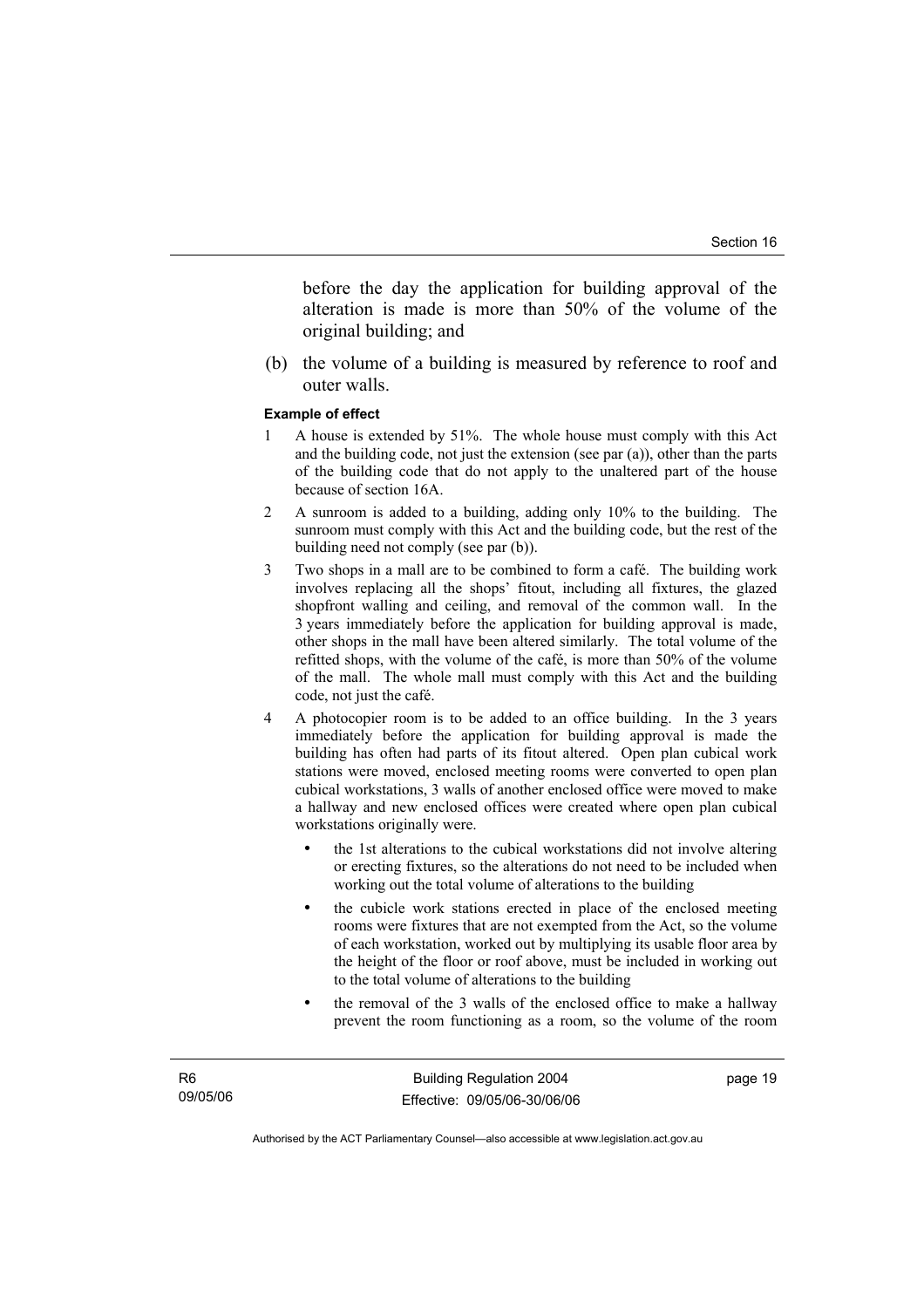must be included in working out the total volume of the alterations to the building

the walls erected to form a room or substantially enclosed space must be included to work out the total volume of the alterations to the building

However, the total of the volumes of the alterations made to the building, when added to the volume of the proposed photocopier room, amount to 45% of the building, so only the proposed room has to comply with this Act and the building code, not the whole building.

- 5 A building contains a nightclub where a fire sprinkler system was installed 1 year ago. Plans now propose to upgrade the airconditioning system throughout the building. The volume of the sprinkler pipework and proposed airconditioning ducts are included in working out the total volume of alterations to the building, but the volume of the spaces they can sprinkle or ventilate is not included.
- *Note* An example is part of the regulation, is not exhaustive and may extend, but does not limit, the meaning of the provision in which it appears (see Legislation Act, s 126 and s 132).

## **16A Unaltered parts that need not comply with building code—Act, s 29 (2) (b)**

- (1) The unaltered part of a substantially altered building that is a class 1 or class 10 building need not comply with the building code as a whole if the unaltered part complies with each of the following:
	- (a) either—
		- (i) the building code, volume 2, part 3.6.4 (which is about the use of glazing where there are human impact safety requirements); or
		- (ii) the alternative glazing requirements;

*Note* For the alternative glazing requirements, see s (2).

- (b) the building code, volume 2, part 3.7.2 (which is about the installation of smoke alarms);
- (c) the building code, volume 2, part 3.7.4 (which is about the requirements for building in bush fire areas);

R6 09/05/06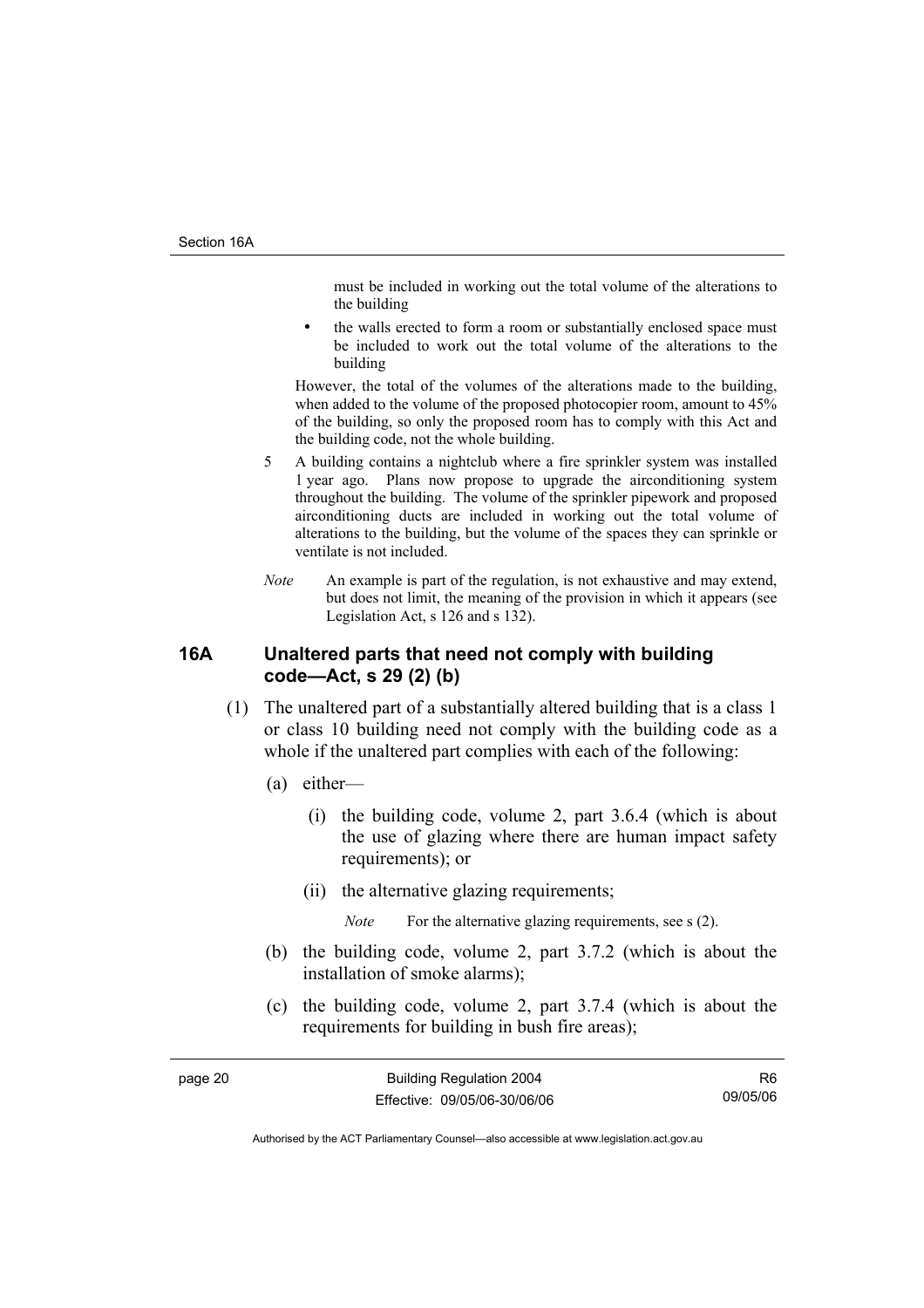- (d) either—
	- (i) the building code, volume 2, part 3.9.1 (which is about stair construction); or
	- (ii) the alternative stair requirements;
		- *Note* For the alternative stair requirements, see s (3).
- (e) if a balustrade compliance requirement applies to the unaltered part of the building—the building code, volume 2, part 3.9.2 (which is about the construction of balustrades);

*Note* For the balustrade compliance requirements, see s (4).

- (f) the building code, volume 2, part 3.9.3 (which is about swimming pool access);
- (g) in relation to walls, unless compliance is unreasonable—
	- (i) the building code, volume 2, part 3.12 (which is about energy efficiency); or
	- (ii) the alternative energy efficiency requirements;
		- *Note 1* For when compliance is unreasonable, see s (5).
		- *Note 2* For the alternative energy efficiency requirements, see s (6).
- (h) in relation to the roof, unless compliance is unreasonable—
	- (i) the building code, volume 2, part 3.12 (which is about energy efficiency); or
	- (ii) the alternative energy efficiency requirements.
- (2) The unaltered part of a substantially altered building complies with the alternative glazing requirements if any glazing that would be required to be replaced for the part to comply with the building code, volume 2, part 3.6.4 is coated and permanently bonded on at least one side with a continuous polymeric coating, sheet or film.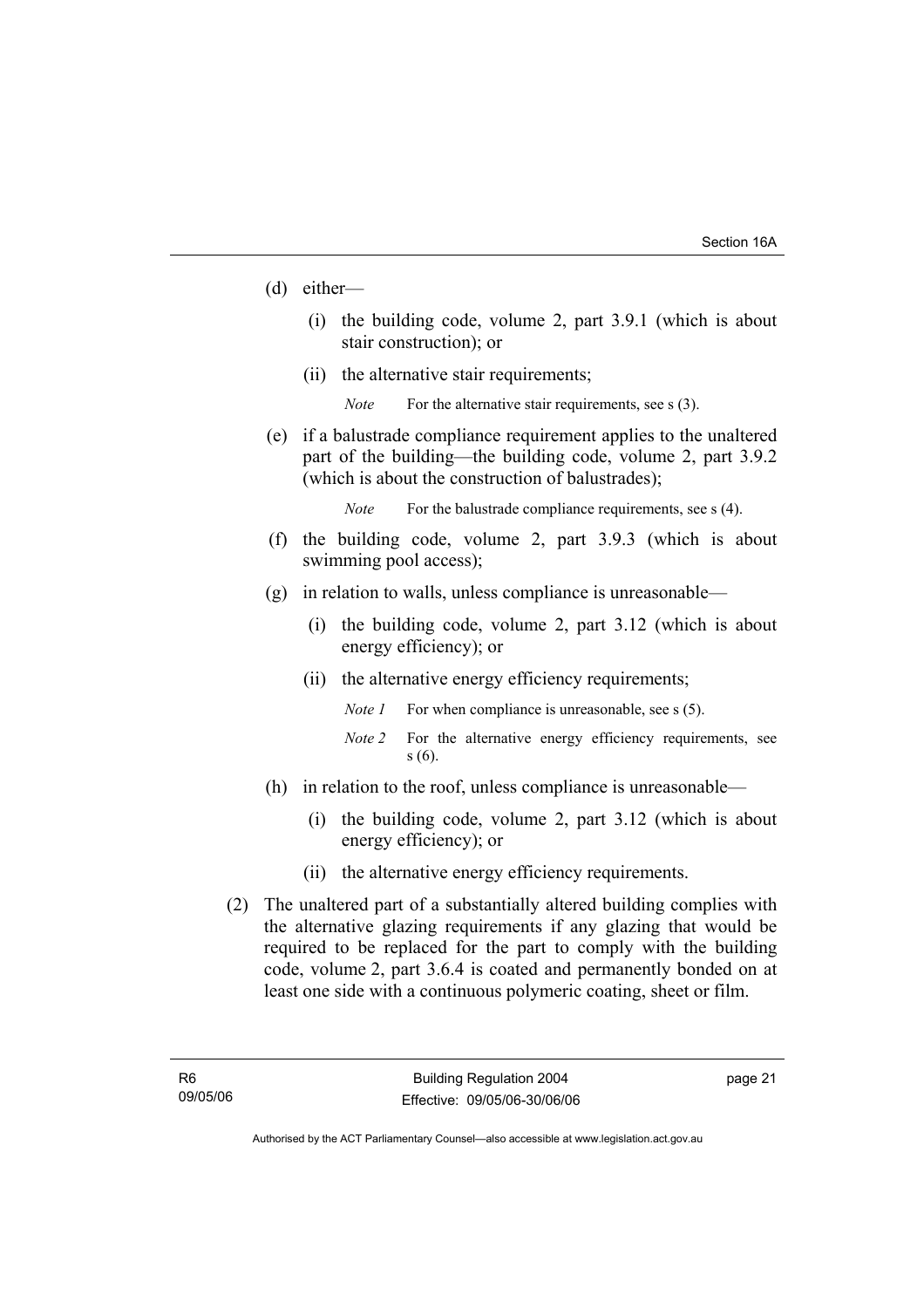- (3) The unaltered part of a substantially altered building complies with the alternative stair requirements if it complies with each of the following:
	- (a) the dimensions of goings and risers (other than winders and tapered treads in a spiral stair) are constant throughout each stair flight;
	- (b) winder dimensions are constant throughout the flight;
	- (c) for a spiral stair—tapered tread dimensions are constant throughout the flight;
	- (d) riser dimensions are not taller than 250mm;
	- (e) if the stairway is more than 10m high or connects more than 3 storeys—the treads are of solid construction (for example, not mesh or other perforated material);
	- (f) a 125mm ball cannot pass between the treads of a riser opening;
	- (g) all treads have a slip-resistant finish or a suitable non-skid strip near the edge of the nosings;
	- (h) if the stair flight is more than 1m high and does not comply with the building code, volume 2, part 3.9.1.4 (which is about riser and going dimensions), whether or not it is required to comply with the part—
		- (i) the stairway has handrails; and
		- (ii) the handrails comply with the building code, volume 1, part D2.17 (which is about handrails), whether or not they are required to comply with the part.
	- *Note* An example is part of the regulation, is not exhaustive and may extend, but does not limit, the meaning of the provision in which it appears (see Legislation Act, s 126 and s 132).
- (4) Each of the following is a balustrade compliance requirement for the unaltered part of a building:

| page 22 | <b>Building Regulation 2004</b> |          |
|---------|---------------------------------|----------|
|         | Effective: 09/05/06-30/06/06    | 09/05/06 |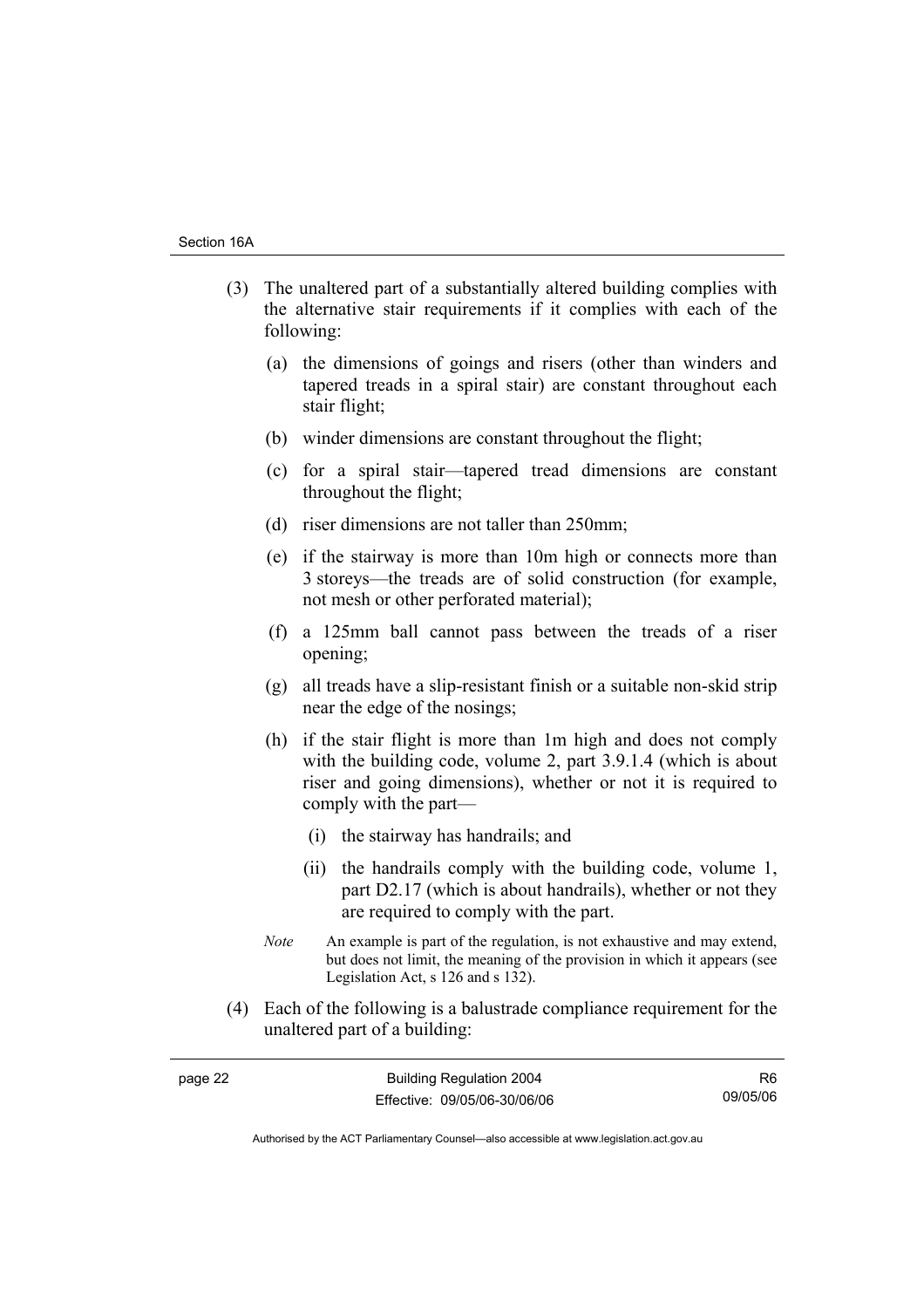- (a) the part would be required to have a balustrade under the building code, volume 2, part 3.9.2, and has none;
- (b) the part—
	- (i) would be required to have a balustrade under the building code, volume 2, part 3.9.2; and
	- (ii) has a balustrade that—
		- (A) does not comply with the building code, volume 2, part 3.9.2 and does not comply with the requirements of any law applying to the construction of balustrades at the time the balustrade was constructed, whether or not the balustrade previously complied with the code or requirements; and
		- (B) is installed so that a person breaching the balustrade could fall more than 4m measured from the lowest part of the balustrade at the point where the balustrade is breached.
- (5) For this section, compliance with the building code, volume 2, part 3.12, or the alternative energy efficiency requirements, in relation to an unaltered part of a substantially altered building is unreasonable only if—
	- (a) for walls in the unaltered part—
		- (i) complying would require the removal of more than 10% of wall linings, or cladding, in the part; or
		- (ii) there is insufficient wall cavity space to accommodate enough thermal insulation material to achieve the R-value mentioned in subsection (6) (a); or
	- (b) for the roof in the unaltered part—
		- (i) complying would require the removal of more than 10% of the part's roofing; or

Authorised by the ACT Parliamentary Counsel—also accessible at www.legislation.act.gov.au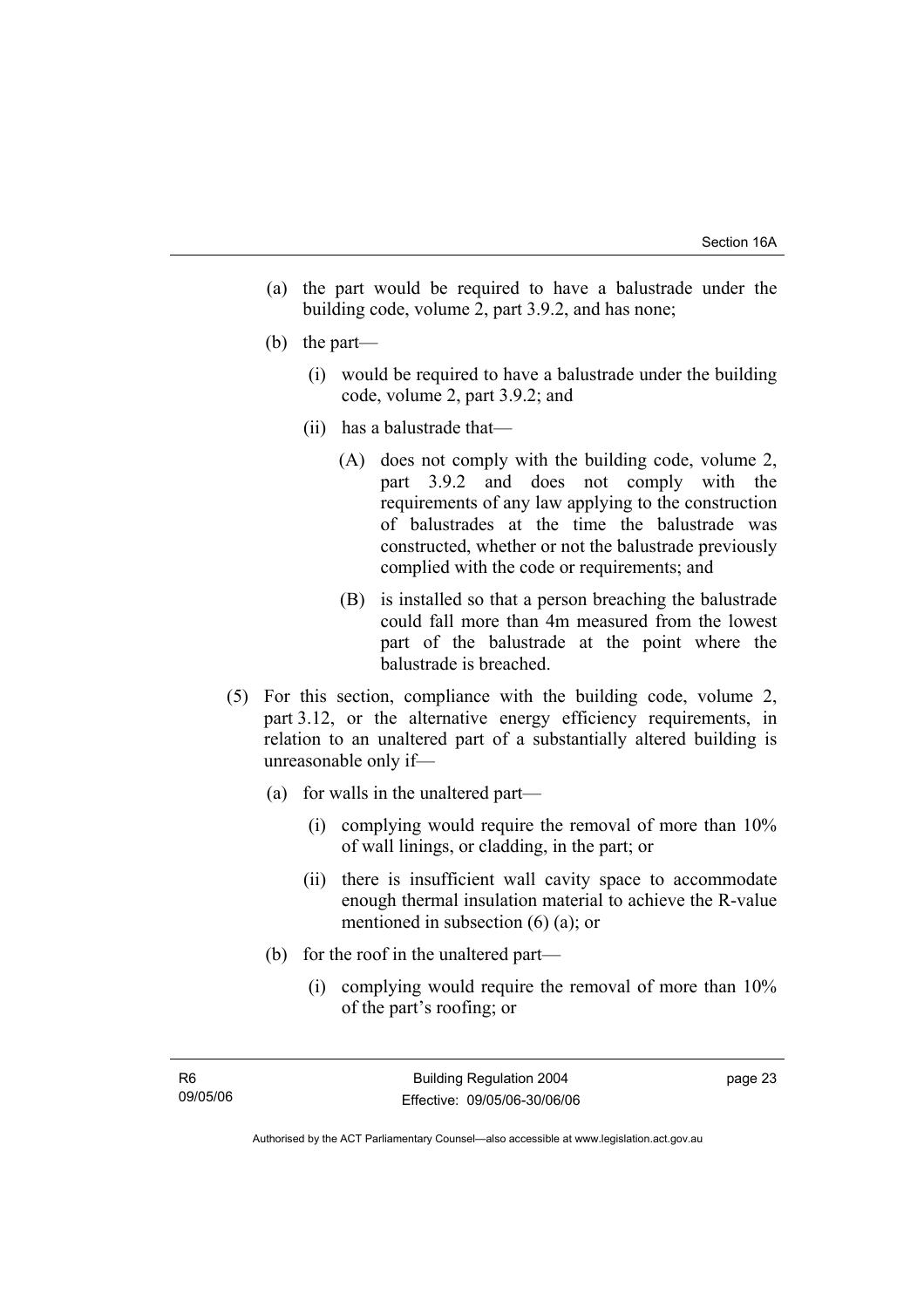- (ii) there is insufficient roof cavity space to accommodate enough thermal insulation material to achieve the R-value mentioned in subsection (6) (b).
- (6) The unaltered part of a substantially altered building complies with the alternative energy efficiency requirements if it complies with each of the following:
	- (a) the exterior walls of the building have a total R-value of R2.0 or more;
	- (b) the roof of the building has a total R-value of R4.0 or more.
- (7) In this section:

*flight* means part of a stair with a continuous series of risers, including risers of winders, not interrupted by a landing or floor.

*going* means the horizontal dimension from the front to the back of a tread less any overhang from the next tread above.

*riser* means the height between the consecutive treads.

*R*-value means the thermal resistance  $(m^2K/W)$  of a component calculated by dividing its thickness by its thermal conductivity.

*tapered tread* means a stair tread with a walking area that grows smaller towards one end.

*total R-value*, of walls or a roof, means the total of the R-values of each component of the walls or roof.

*winders* means treads within a straight flight that are used to change direction of the stair.

**17 Significantly different from plan amendment—Act, s 32 (4)** 

 (1) A building built to amended plans (the *new building*) is significantly different from a building built to the unamended plans (the *old building*) if—

R6 09/05/06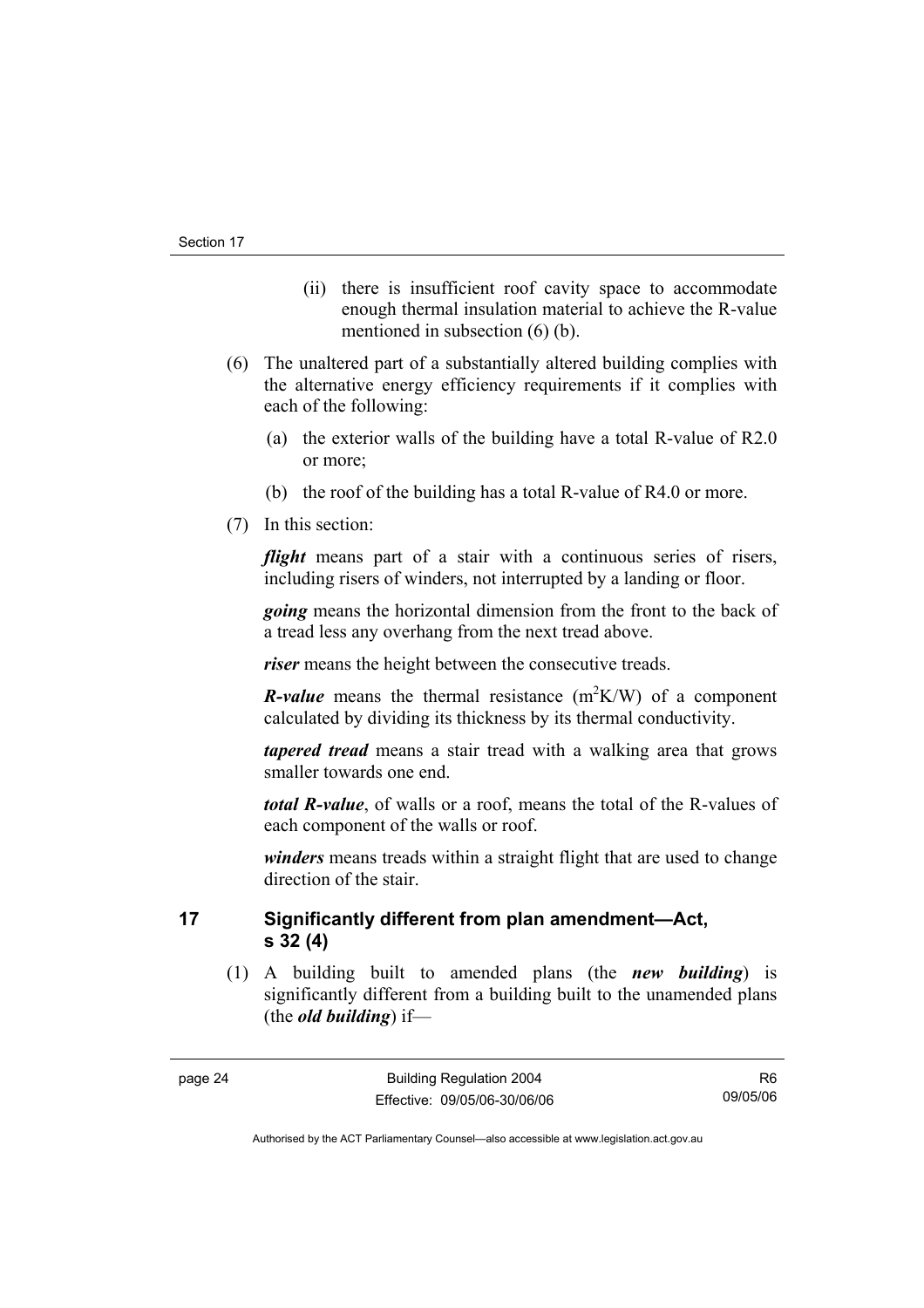- (a) the floor area, roof area or volume of the new building has increased or decreased by more than 1%; or
- (b) the new building is not same class of building as the old building; or
- (c) if the old building had parts that are not of the same class of building—
	- (i) the position of the parts in the new building has changed; or
	- (ii) the floor area, roof area or volume of the parts in the new building has increased or decreased by more than 1%; or
- (d) any dimension of the perimeter of the new building, including the perimeter of the building's footprint or an elevation, has changed by more than 1%; or
- (e) the type of material to be used in the new building to form a structural element, roof, floor or external wall cladding has changed; or
- (f) the number of storeys or buildings in the new building has changed.

#### **Example of change of dimension**

The height of the building increases from 3m to 3.5m. The change of the dimension is more than 1%.

*Note* An example is part of the regulation, is not exhaustive and may extend, but does not limit, the meaning of the provision in which it appears (see Legislation Act, s 126 and s 132).

#### **18 Considerations about whether work done in proper way— Act, s 42 (2)**

In deciding whether building work has been done in a proper way, the following considerations must be taken into account: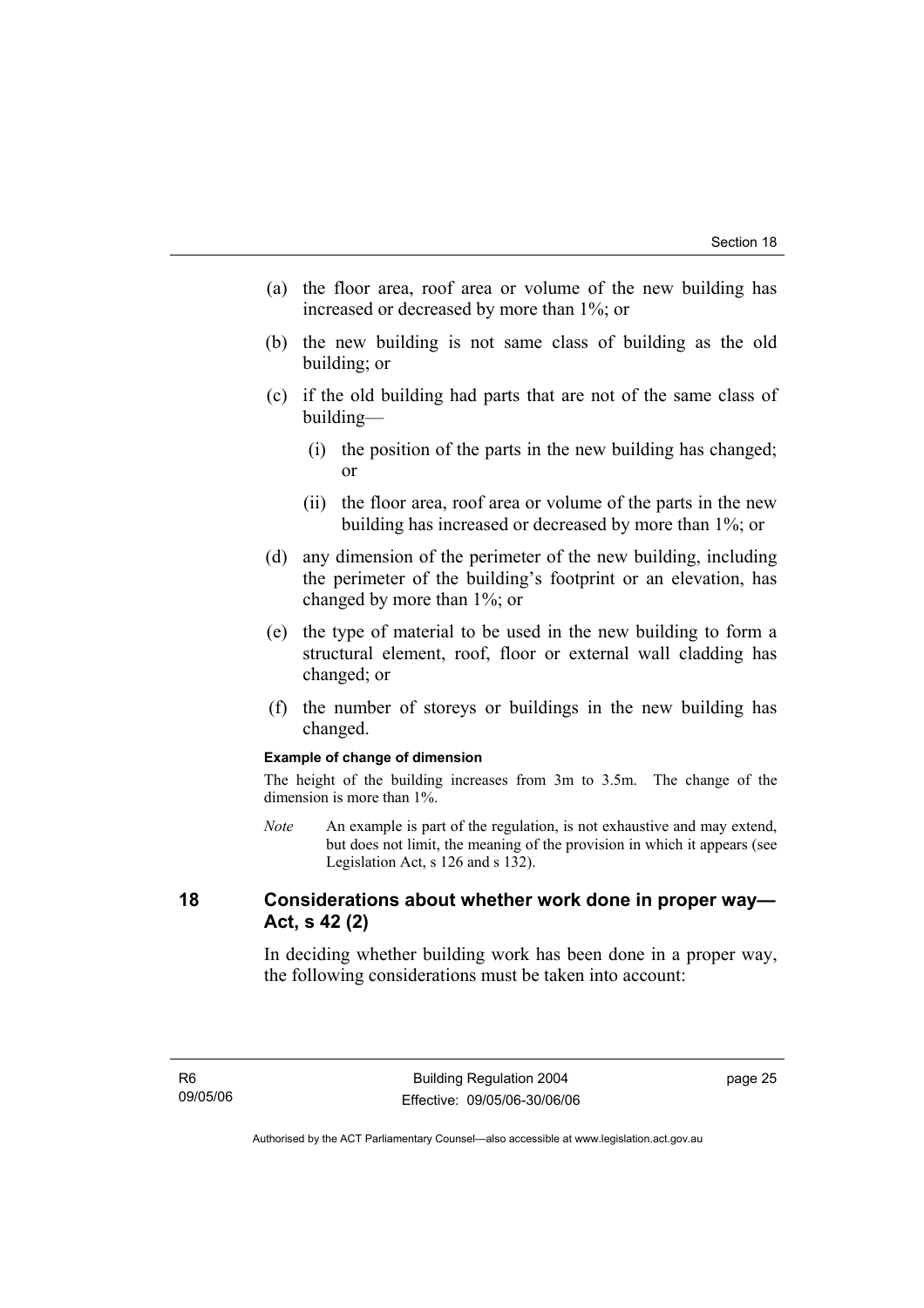(a) whether the work uses a product or system in accordance with any accessible instructions, directions, guidelines or suggestions of the maker or seller of the product or system;

#### **Examples of instructions that are not accessible**

- 1 instructions not in English
- 2 an information leaflet printed 10 years ago that is now unavailable
- *Note* An example is part of the regulation, is not exhaustive and may extend, but does not limit, the meaning of the provision in which it appears (see Legislation Act, s 126 and s 132).
- (b) whether the work is in accordance with any relevant rules or guidelines published by Standards Australia;
- (c) whether, as part of the work, a product or system is being, or has been, used in a way that a reasonable person would expect is contrary to the intended use of the product or system;
- (d) whether, as part of the work, a product or system is being, or has been, used in a way that the maker has given written notice will void the maker's warranty;

#### **Example of use**

Installing roof sheeting so it is level at any point is use in a way that a reasonable person would expect to be contrary to the intended use of the sheeting if the manufacturer's published literature indicates that the sheeting's warranty is voided if the sheeting is installed at a fall of less than 1°off level.

- (e) whether a reasonable person doing the work would know or reasonably suspect that the use of a product or system in a particular way would cause more instability, or affect the durability or soundness of the product or system or of the building work than if the product or system were used appropriately;
- (f) how reasonable it is in all the circumstances for the user of a product or system to rely on the maker's statement that the product or system complies with a stated standard;

R6 09/05/06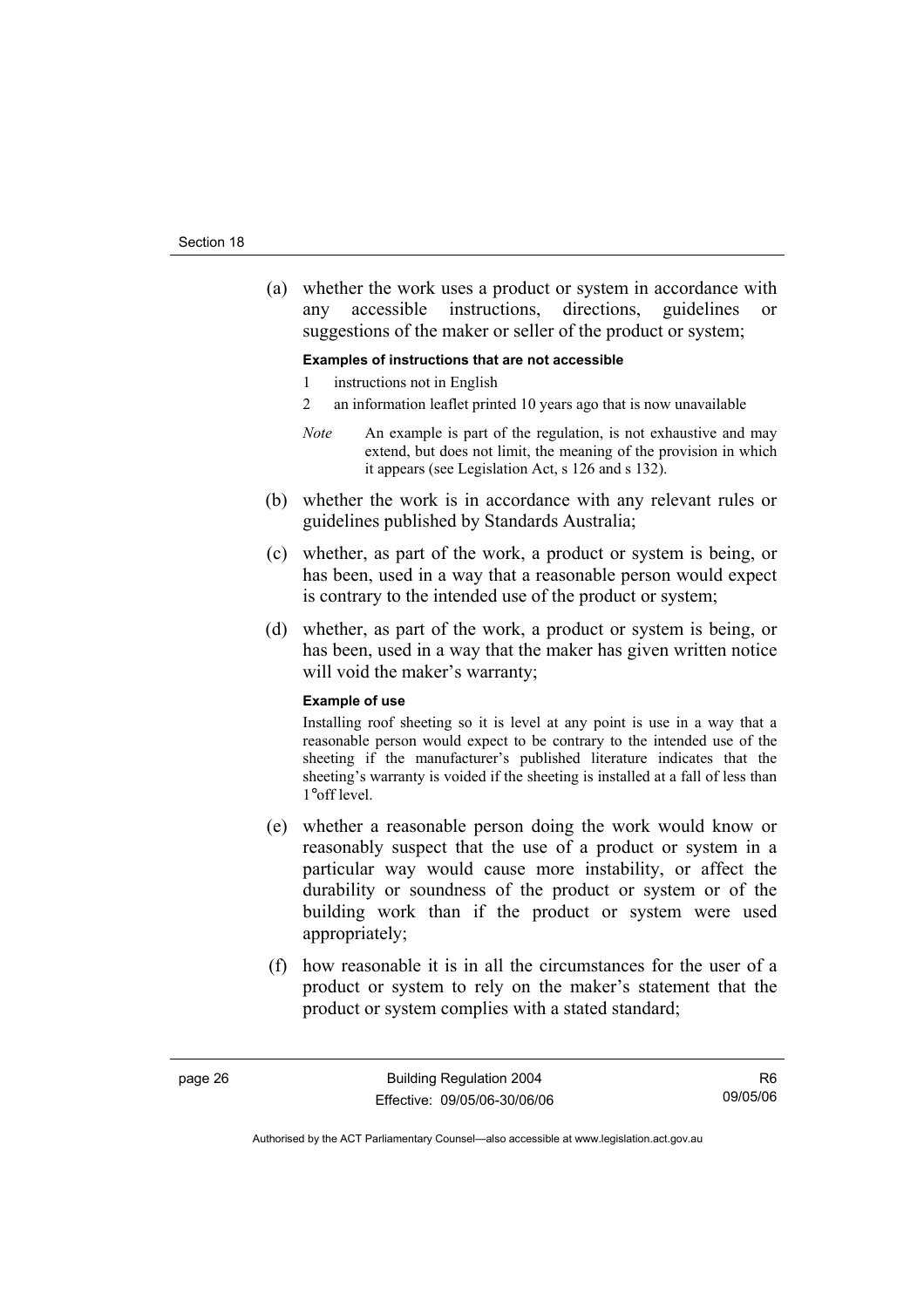(g) whether the building work contravenes the Act or another territory law.

#### **19 Considerations about whether work done in skilful way— Act, s 42 (2)**

In deciding whether building work has been done in a skilful way, consideration must be taken of whether the work has been carried out to completion with enough care so that it does not have to be redone to adequately serve its intended purpose or comply with the Act.

#### **Examples**

- 1 A timber stairway was built. Its elements were glued and nailed together permanently. The top step was too high to comply with a relevant provision of the building code. The step had to be disassembled or removed to rectify that noncompliance. The building of the step was not done in a skilful way.
- 2 The potential noncompliance in the step mentioned in example 1 was noticed before the components of the step were permanently fastened together. It was adjusted to ensure it complied with the building code without having to undo or redo any completed building work. That noncompliance and adjustment do not indicate that the building of the stair was not done in a skilful way.
- *Note* An example is part of the regulation, is not exhaustive and may extend, but does not limit, the meaning of the provision in which it appears (see Legislation Act, s 126 and s 132).

#### **20 Stages of building work—Act, s 43 (1)**

*Note* The Act, s 43 (2) requires certain things to be done before building work proceeds beyond the dampcourse level of a building.

The prescribed stages of building work are—

 (a) completion of excavation, placement of formwork and placement of steel reinforcing for the footings before any concrete for the footings is poured;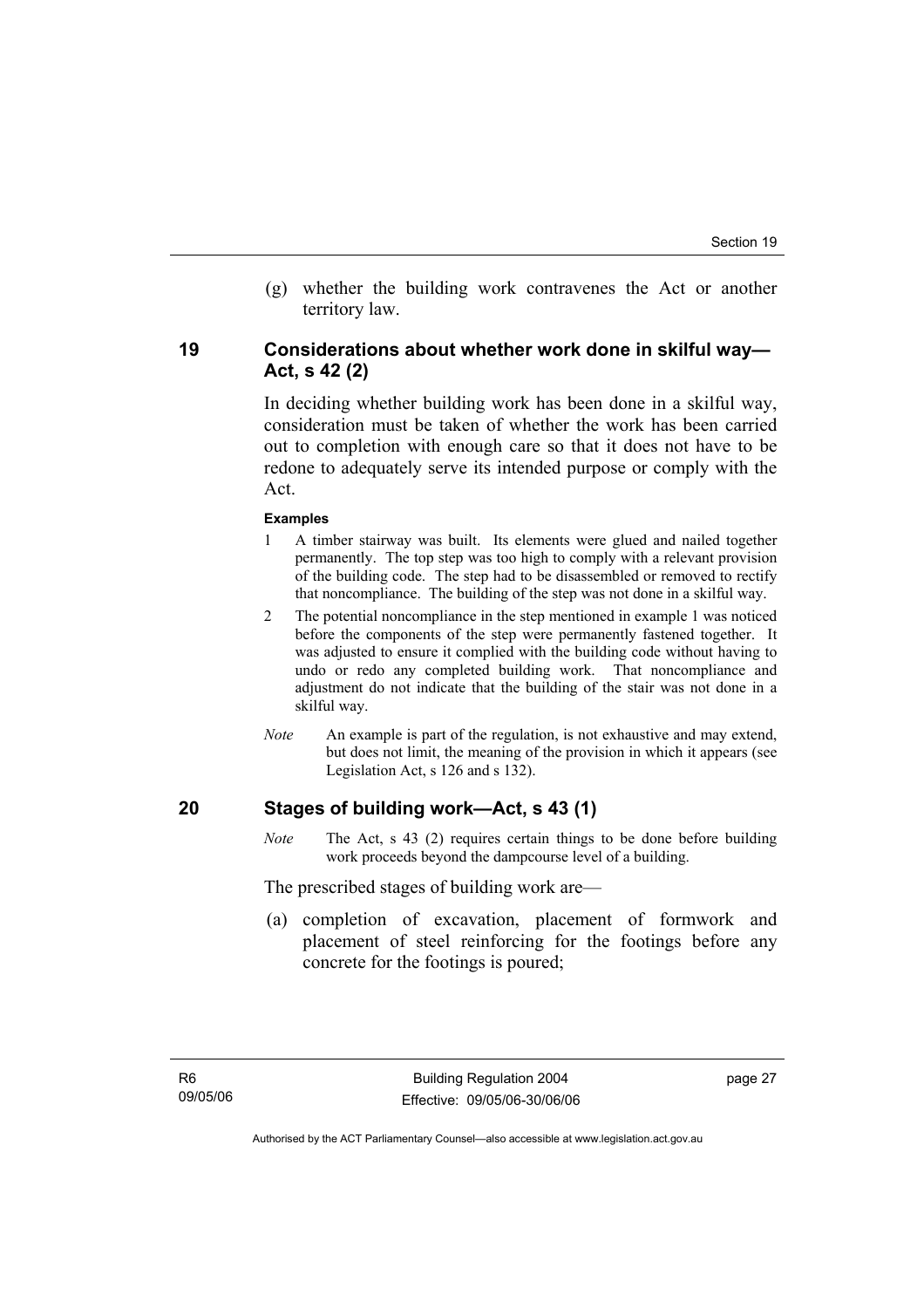- (b) completion of the structural framework and, for a class 1 or class 10 building, before the placement of any internal lining; and
- (c) for a class 1 or class 10 building—completion of placement of formwork, and placement of steel reinforcing, for any reinforced concrete member before any concrete for the member is poured; and
- (d) for a building other than a class 1 or class 10 building completion of any reinforced concrete member, before any concrete for the member is poured, stated by the certifier in the relevant building approval; and
- (e) completion of the building work approved in the relevant building approval.

## **21 Alternative to new survey plan—Act, s 43 (2) (a) (ii)**

- (1) This section applies to building work if—
	- (a) the work is only in relation to an extension or alteration of an existing class 1 or class 10 building (the *original building*); and
	- (b) any building resulting from the work is to be located completely on the same parcel of land (the *original land*) where the original building is.
- (2) A plan (the *original survey plan*) signed by a registered surveyor is prescribed in relation to building work if—
	- (a) the original survey plan contains sufficient information to allow the certifier to form an accurate opinion about whether the building work complies with the Act, section 43 (2) (b); and
	- (b) the arrangement of the boundaries of the original land, and location and levels of the original building, have not changed since the original survey plan was made; and

R6 09/05/06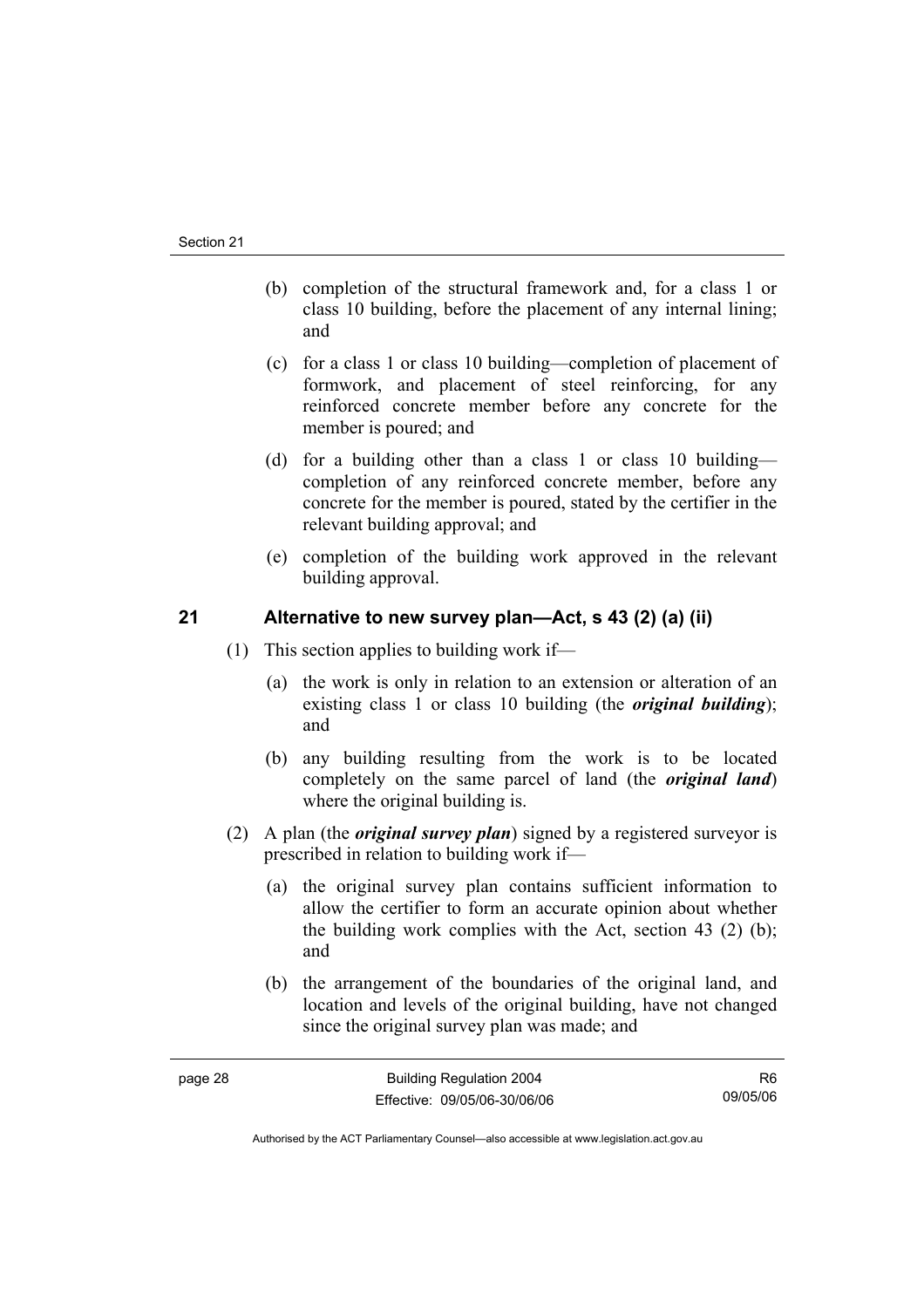(c) no building on which the work is to be carried out is, or building resulting from the work is to be, situated closer than 100mm away from the boundary of the parcel of land.

## **22 Consent or approval on completion of building work— Act, s 48 (2) (d)**

The following consents or approvals are prescribed:

- (a) if an approval for building work given under the Land Act is subject to a condition—the approval of the chief planning executive to the way in which the condition has been satisfied;
- (b) approval of the installation of any fire appliance in the new building or new part of the building by the chief officer (fire brigade) or the chief officer (rural fire service);
- (c) approval under the *Scaffolding and Lifts Regulation 1950*, section 21.

## **23 Residential building work to which Act, pt 6 does not apply**

The Act, part 6 (Residential buildings—statutory warranties, insurance and fidelity certificates) does not apply in relation to residential building work if the cost of the work is less than \$12 000.

## **24 End of statutory warranties—Act, s 88 (4)**

- (1) The prescribed period for the end of a warranty is—
	- (a) for residential building work in relation to a structural element—6 years after the completion day for the work; and
	- (b) for residential building work in relation to a non-structural element—2 years after the completion day for the work.
- (2) In this section:

*non-structural element*, of a building, means a component of the building that is not a structural element.

| - R6     | <b>Building Regulation 2004</b> | page 29 |
|----------|---------------------------------|---------|
| 09/05/06 | Effective: 09/05/06-30/06/06    |         |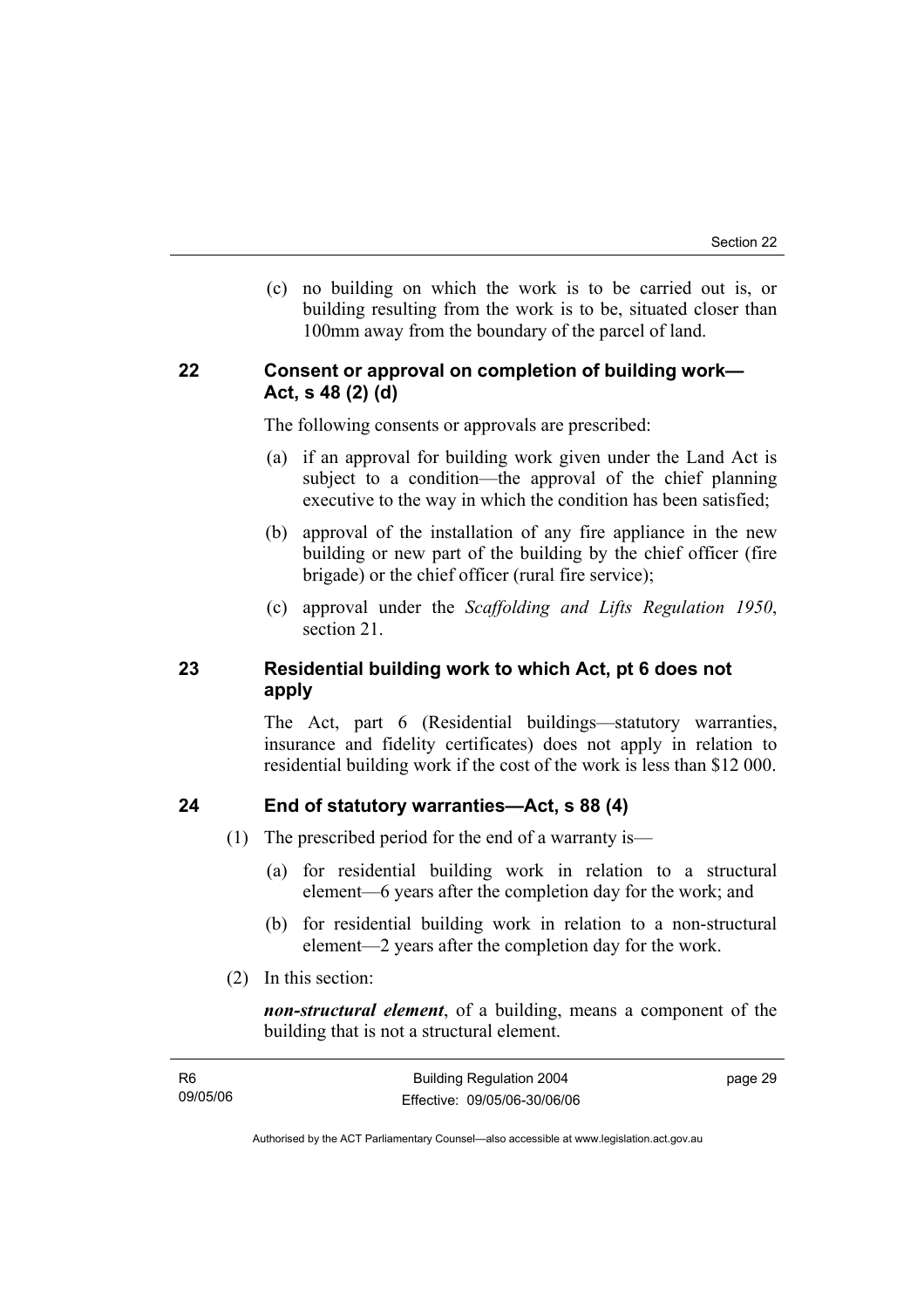*structural element*, of a building, means—

- (a) an internal or external load-bearing component of the building that is essential to the stability of the building or any part of it; or
- (b) any component (including weatherproofing) forming part of the external walls or roof of the building.

#### **Examples for par (a)**

a foundation, floor, wall, roof, column or beam

*Note* An example is part of the regulation, is not exhaustive and may extend, but does not limit, the meaning of the provision in which it appears (see Legislation Act, s 126 and s 132).

## **25 Residential building work minimum insurance—Act, s 90 (1) (b)**

The prescribed amount for insurance cover is \$85 000.

## **26 Residential building work period of insurance—Act, s 90 (1) (c) and (d)**

The prescribed period is 5 years.

## **27 Residential building work period for claims—Act, s 90 (1) (i)**

The prescribed period is 90 days.

## **28 Amount insurer not liable for—Act, s 91 (1)**

The prescribed amount is \$500.

## **29 If builder defaults and work less than deposit paid—Act, s 93 (3) (b)**

The prescribed amount is \$10 000.

R6 09/05/06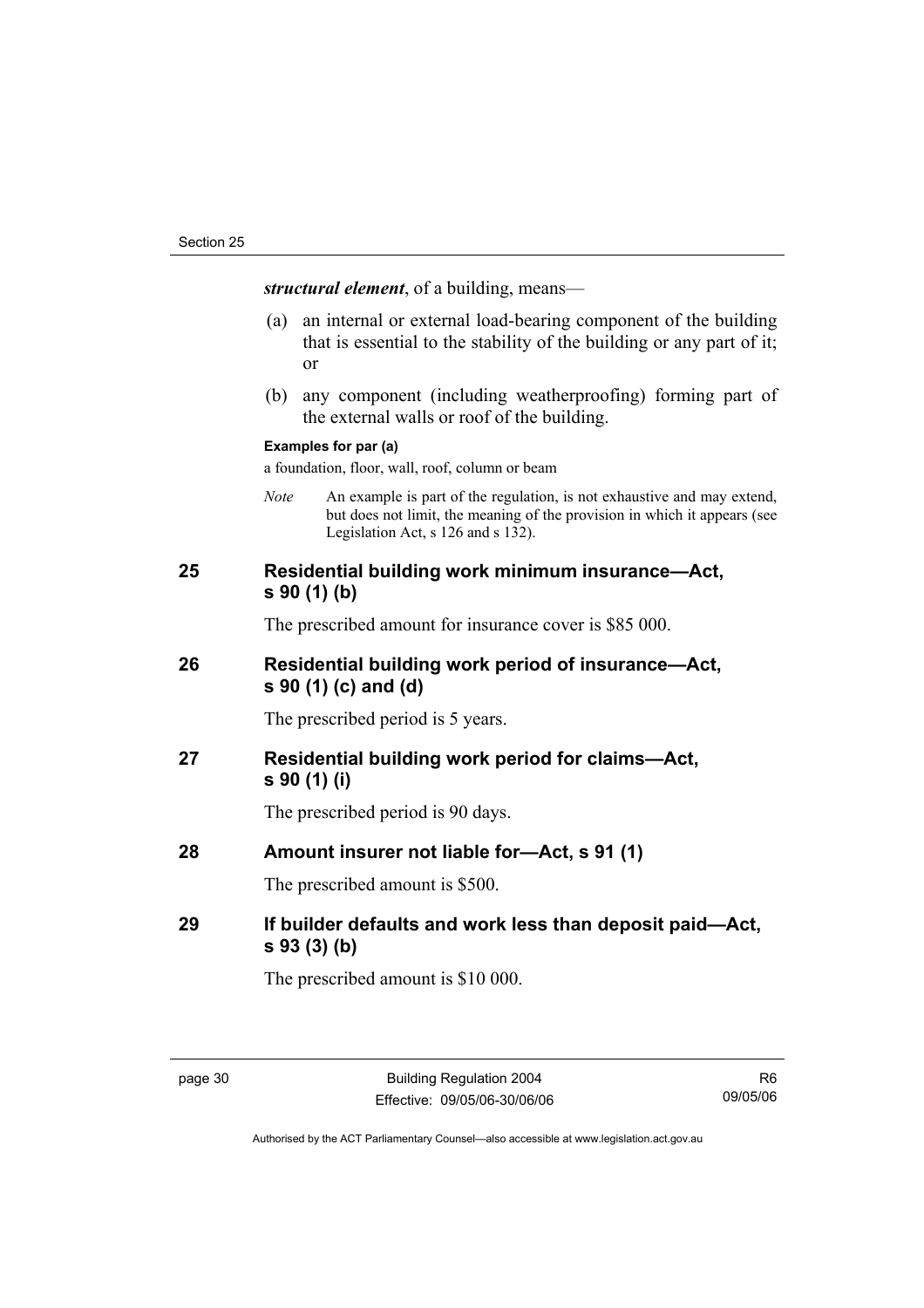## **29A Building code application to bushfire-prone area—Act, s 136 (4)**

- (1) For the building code, an area of non-urban land is a bushfire-prone area.
- (2) In this section:

*national capital plan* means the national capital plan under the *Australian Capital Territory (Planning and Land Management) Act 1988* (Cwlth), part 3.

#### *non-urban land* means—

- (a) territory land subject to 1 or more of the following land use policies under the territory plan, part B (Land use policies):
	- (i) broadacre;
	- (ii) rural;
	- (iii) hills, ridges and buffer areas;
	- (iv) river corridors;
	- (v) mountains and bushlands;
	- (vi) plantation forestry;
	- (vii) major roads; or
- (b) land that is not subject to any of the following land use categories under the national capital plan:
	- (i) urban area;
	- (ii) industrial centre;
	- (iii) Lake Burley Griffin and foreshores.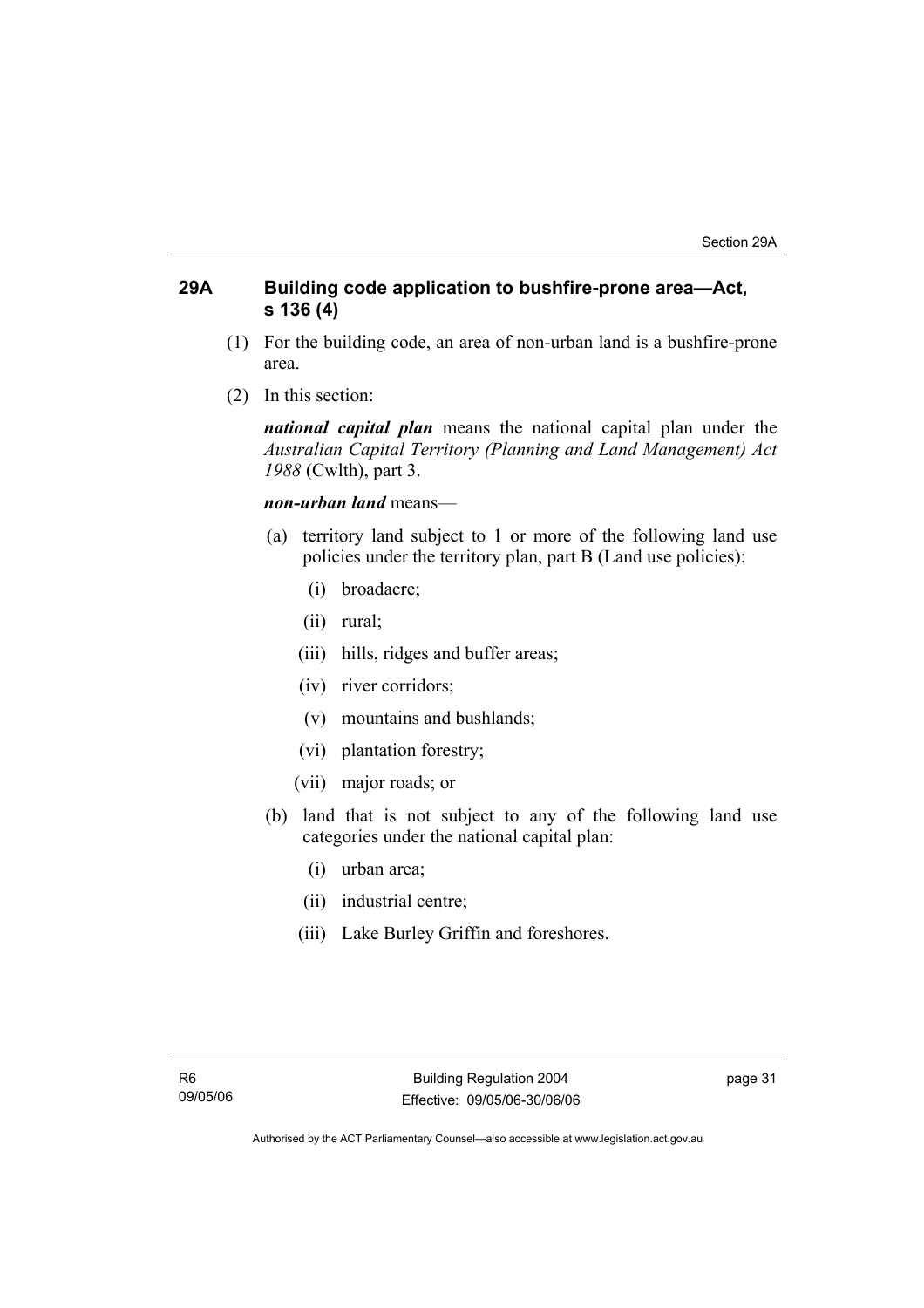## **29B Building code application to pre-1/5/06 development applications—Act, s 136 (4)**

- (1) Provisions of the 2006 edition of the building code that relate to energy efficiency do not apply to a development if—
	- (a) an application for approval of the development is made under the *Land (Planning and Environment) Act 1991*, section 226 (Application to undertake development) before 1 July 2006; and
	- (b) building approval for the development is issued before the applicable date.
- (2) Provisions of the 2005 edition of the building code that relate to energy efficiency apply to a development mentioned in subsection  $(1)$ .
- (3) In this section:

*applicable date*, for a development, means—

- (a) if the development is of a class 1 or class 10 building— 1 January 2007; and
- (b) if the development is of a class 2, class 3, class 4, class 5, class 6, class 7, class 8 or class 9 building—1 May 2007.
- (4) This section expires on 1 May 2007.

## **30 Appealable decisions and relevant people—Act, s 146 (5)**

- (1) The following decisions of the construction occupations registrar are *appealable decisions*:
	- (a) refusing to approve a certifier's resignation under the Act, section 19 $(3)$  $(a)$ ; or
	- (b) refusing to appoint a government certifier for building work under the Act, section 20 (4); or

R6 09/05/06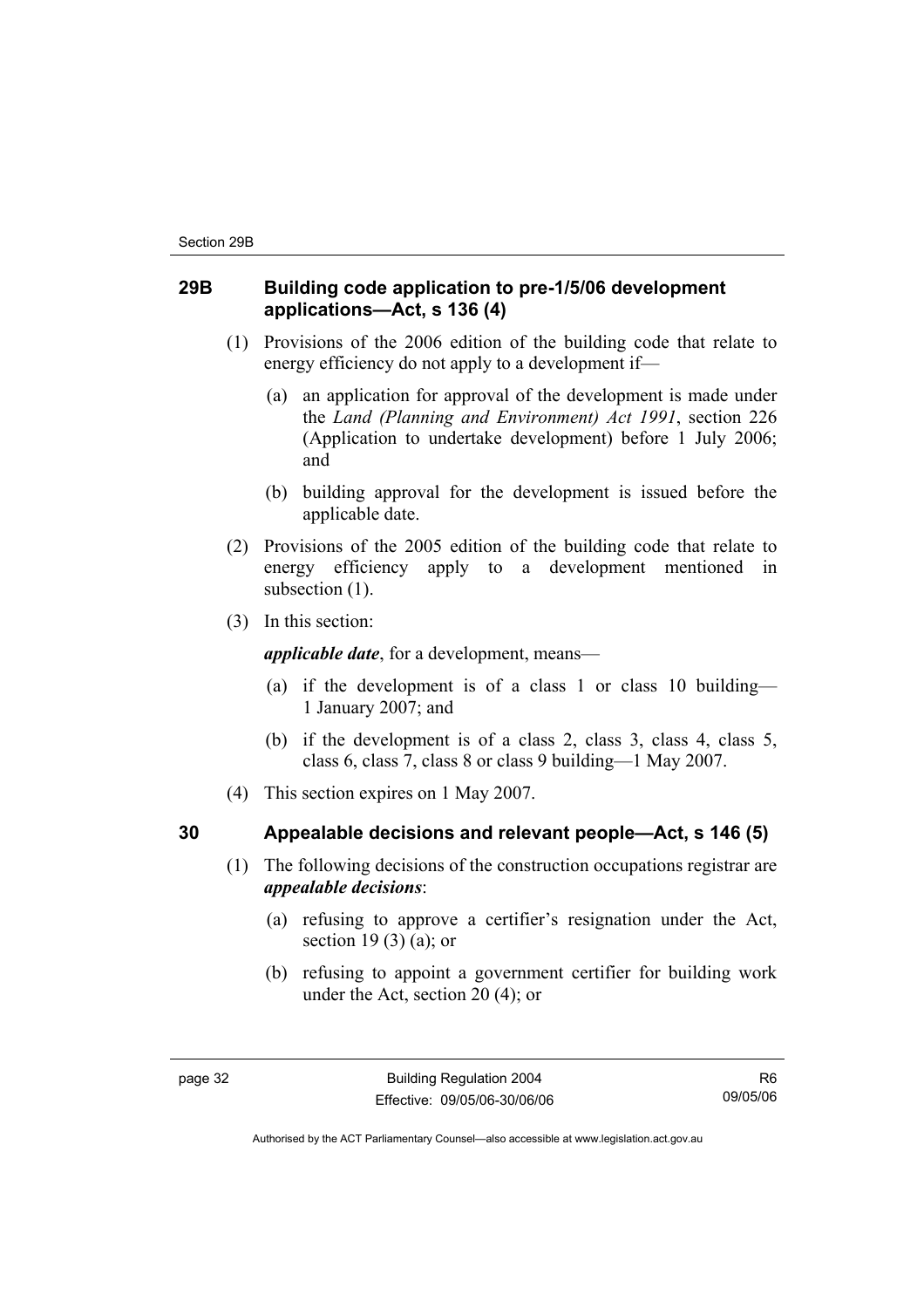- (c) refusing to extend or further extend a period under the Act, section 36 (2) (Period for which approvals operate); or
- (d) issuing a stop notice under the Act, section 53; or
- (e) issuing a notice under the Act, section 58 (2) or (4) (Further notices relating to stop notices) or section 62 (1) (Notice to carry out building work); or
- (f) refusing to issue a certificate of occupancy under the Act, section 69 (1), (2) or (3) or a certificate under the Act, section 71 (Certificate for building work involving demolition) or section 72 (Certificate for building work involving erection of structure); or
- (g) refusing to issue a certificate of regularisation to a person other than the Territory or the Commonwealth under the Act, section 75; or
- (h) refusing to give an approval under the Act, section 77 (3) (Use of buildings restricted); or
- (i) working out the cost of building work under the Act, section 86 $(1)$  $(b)$  $(ii)$ ; or
- (i) refusing to give an approval under the Act, section 90  $(1)$  (j) (Complying residential building work insurance).
- (2) Each of the following is the *relevant person* for the appealable decision to which it relates:
	- (a) for a decision mentioned in subsection  $(1)$  (a)—to the certifier; or
	- (b) for a decision mentioned in subsection  $(1)$  (b)—to the applicant for the appointment of a government certifier; or
	- (c) for a decision mentioned in subsection  $(1)$  (c)—to the applicant for the extension; or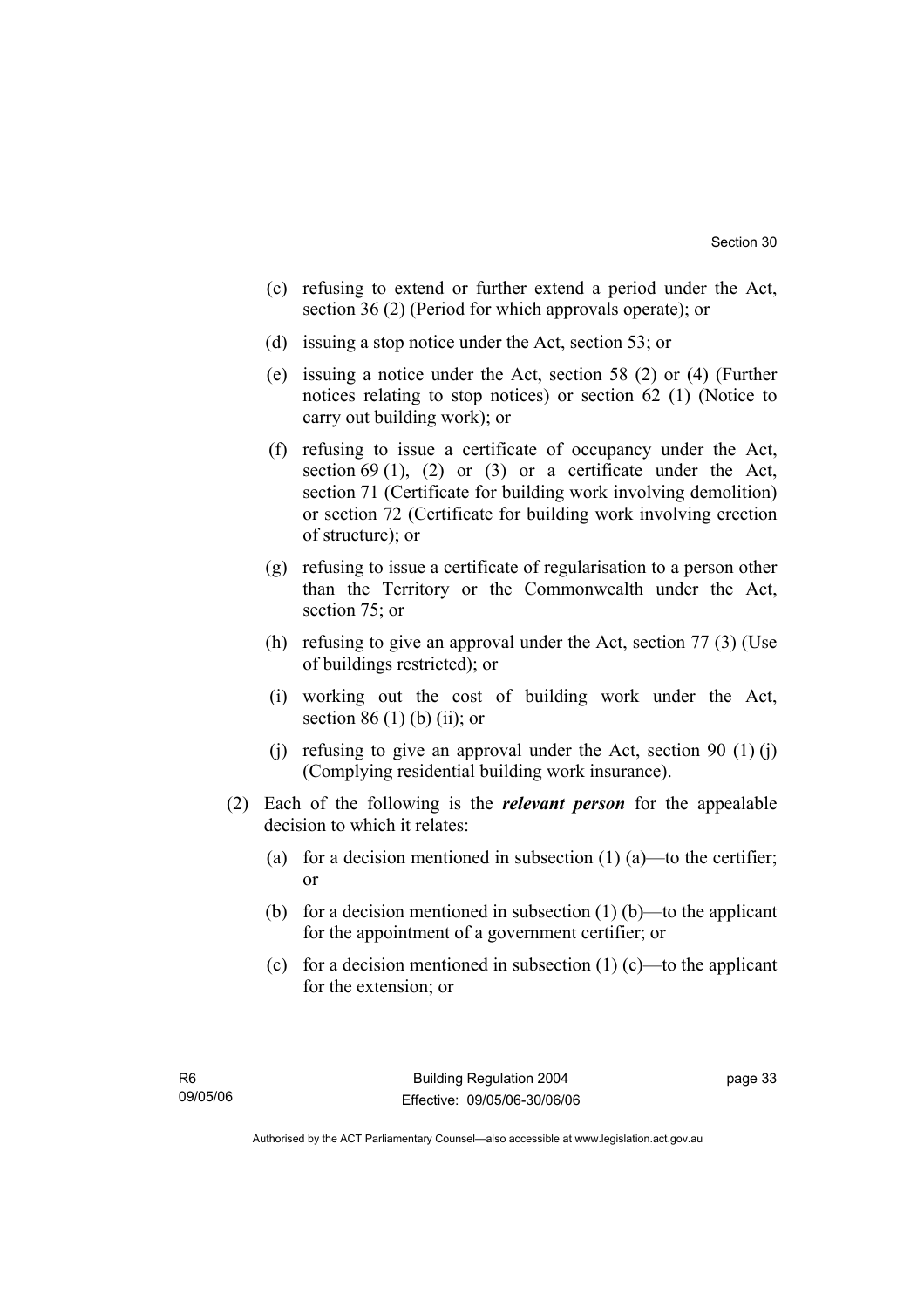- (d) for a decision mentioned in subsection  $(1)$   $(d)$ —to the person carrying out the building work; or
- (e) for a decision mentioned in subsection (1) (e)—to the person required to carry out the stated building work; or
- (f) for a decision mentioned in subsection (1) (f) or  $(g)$ —to the applicant for the certificate; or
- (g) for a decision mentioned in subsection (1) (h) or (j)—to the applicant for approval; or
- (h) for a decision mentioned in subsection  $(1)$  (i)—the builder.

## **32 Modifications of Act, pt 11—Act, s 179**

The Act is modified by inserting the following section:

#### **164C Prudential standards**

The prudential standards under the *Building Act 1972* (repealed) are taken to be the prudential standards under this Act.

page 34 Building Regulation 2004 Effective: 09/05/06-30/06/06

R6 09/05/06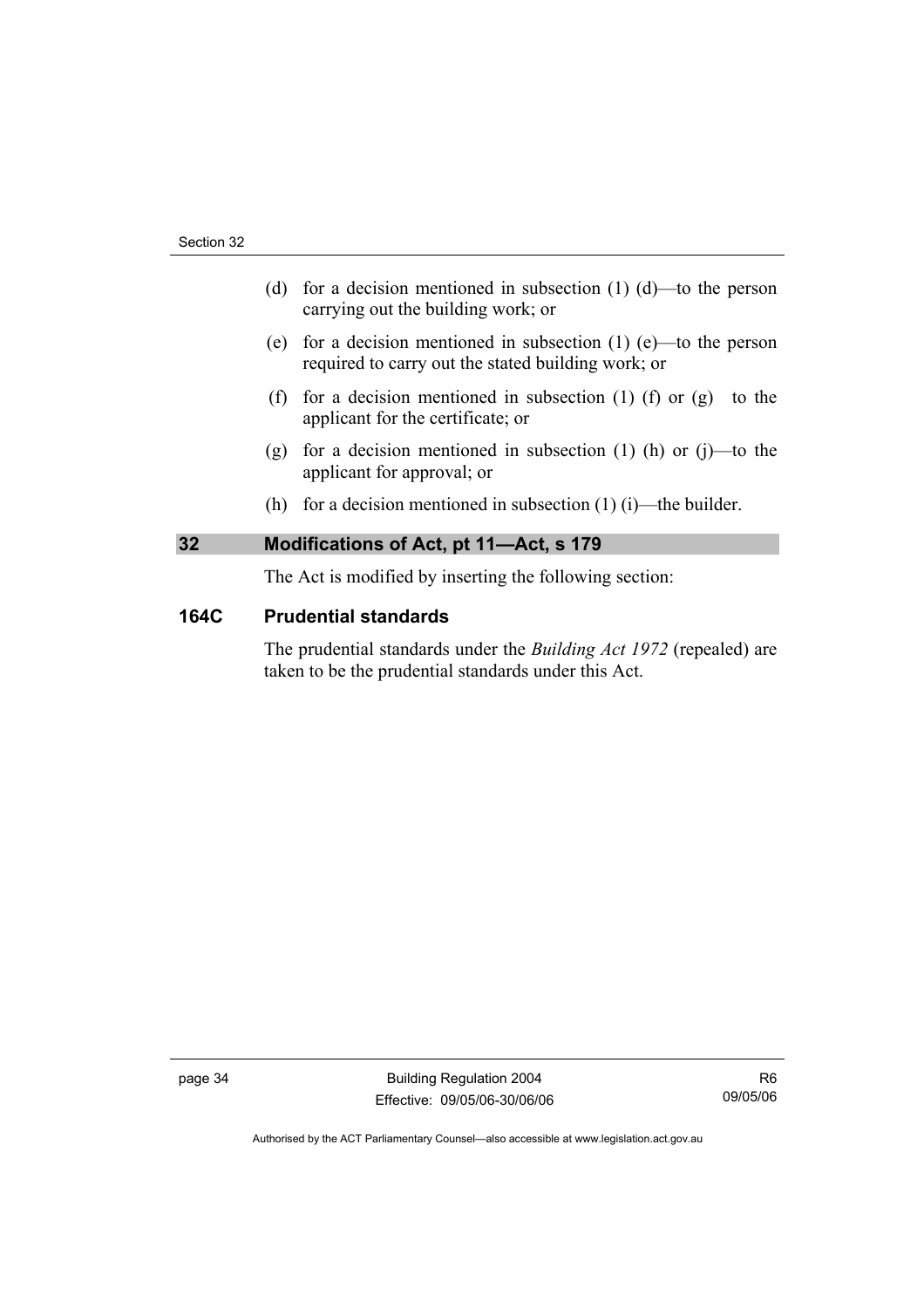## **Dictionary**

(see s 2)

*Note 1* The Legislation Act contains definitions and other provisions relevant to this regulation.

*Note 2* For example, the Legislation Act, dict, pt 1, defines the following terms:

- chief executive
- may (see s  $146$ )
- person
- under.
- *Note 3* Terms used in this regulation have the same meaning that they have in the *Building Act 2004* (see Legislation Act, s 148). For example, the following terms are defined in the *Building Act 2004*, dict:
	- alteration
	- building code
	- building work
	- certificate of regularisation
	- class
	- Land Act
	- structure.

*AS 1684* means the Australian Standard 1684 (Residential timberframed construction—design criteria) as in force from time to time.

*AS 2870* means the Australian Standard 2870 (Residential slabs and footings—construction) as in force from time to time.

*AS 3533* means the Australian Standard 3533 (Amusement rides and devices—design and construction) as in force from time to time.

*AS 3623* means the Australian Standard 3623 (Domestic metal framing) as in force from time to time.

*AS 3700* means the Australian Standard 3700 (Masonry structures) as in force from time to time.

*asbestos*—see the *Dangerous Substances Act 2004*, section 47A.

| R <sub>6</sub> | <b>Building Regulation 2004</b> | page 35 |
|----------------|---------------------------------|---------|
| 09/05/06       | Effective: 09/05/06-30/06/06    |         |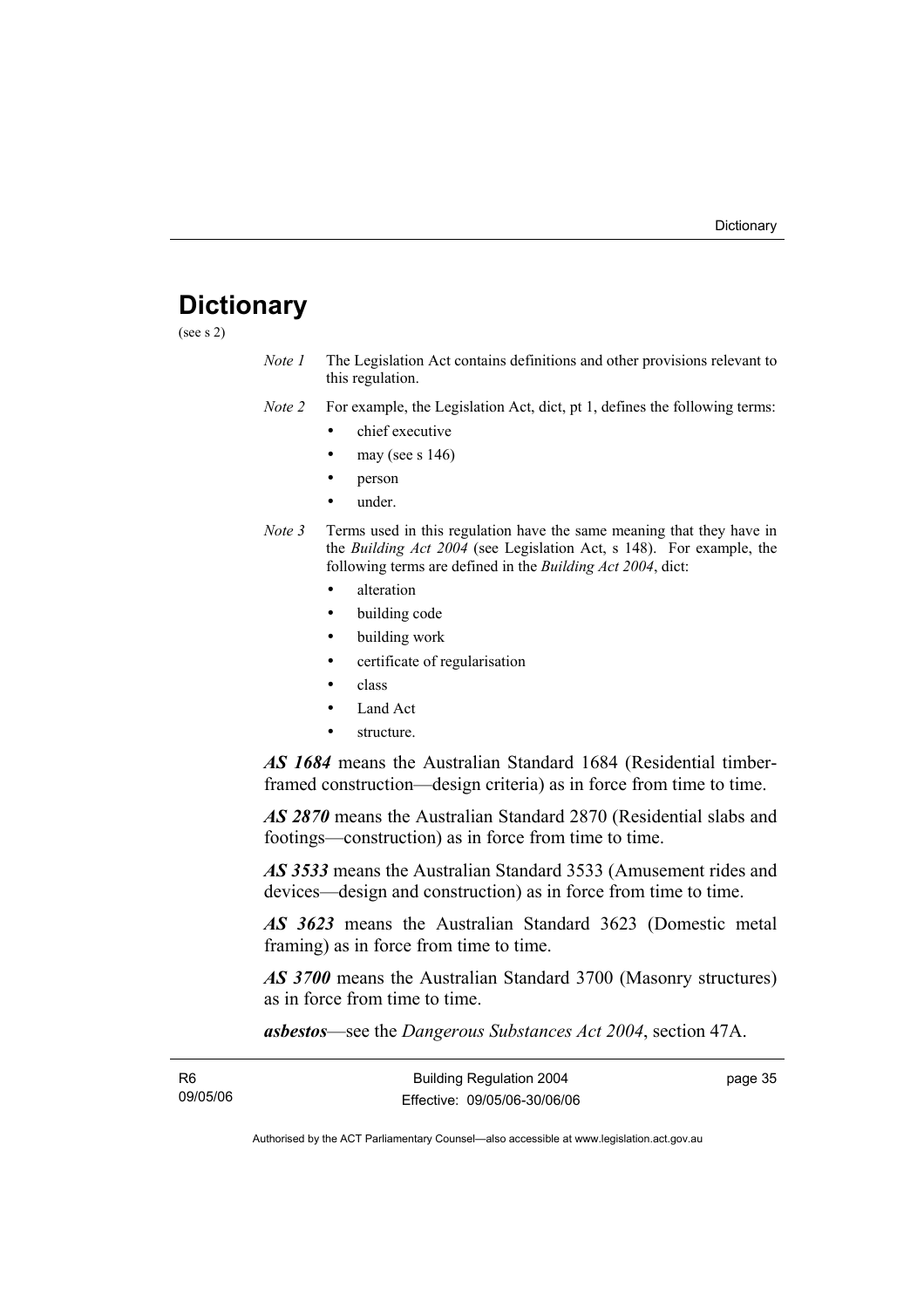1 About the endnotes

## **Endnotes**

## **1 About the endnotes**

Amending and modifying laws are annotated in the legislation history and the amendment history. Current modifications are not included in the republished law but are set out in the endnotes.

Not all editorial amendments made under the *Legislation Act 2001*, part 11.3 are annotated in the amendment history. Full details of any amendments can be obtained from the Parliamentary Counsel's Office.

Uncommenced amending laws and expiries are listed in the legislation history and the amendment history. These details are underlined. Uncommenced provisions and amendments are not included in the republished law but are set out in the last endnote.

If all the provisions of the law have been renumbered, a table of renumbered provisions gives details of previous and current numbering.

The endnotes also include a table of earlier republications.

| $am = amended$                             | $ord = ordinance$                         |
|--------------------------------------------|-------------------------------------------|
| $amdt = amendment$                         | $orig = original$                         |
| $ch = chapter$                             | par = paragraph/subparagraph              |
| $def = definition$                         | $pres = present$                          |
| $dict = dictionary$                        | prev = previous                           |
| disallowed = disallowed by the Legislative | $(\text{prev}) = \text{previously}$       |
| Assembly                                   | $pt = part$                               |
| $div = division$                           | $r = rule/subrule$                        |
| $exp = expires/expired$                    | $renum = renumbered$                      |
| $Gaz = gazette$                            | $reloc = relocated$                       |
| $hdg = heading$                            | $R[X]$ = Republication No                 |
| $IA = Interpretation Act 1967$             | $RI =$ reissue                            |
| $ins = inserted/added$                     | $s = section/subsection$                  |
| $LA =$ Legislation Act 2001                | $sch = schedule$                          |
| $LR =$ legislation register                | $sdiv = subdivision$                      |
| LRA = Legislation (Republication) Act 1996 | $sub =$ substituted                       |
| $mod = modified/modification$              | SL = Subordinate Law                      |
| $o = order$                                | underlining = whole or part not commenced |
| om = omitted/repealed                      | or to be expired                          |

## **2 Abbreviation key**

page 36 Building Regulation 2004 Effective: 09/05/06-30/06/06

R6 09/05/06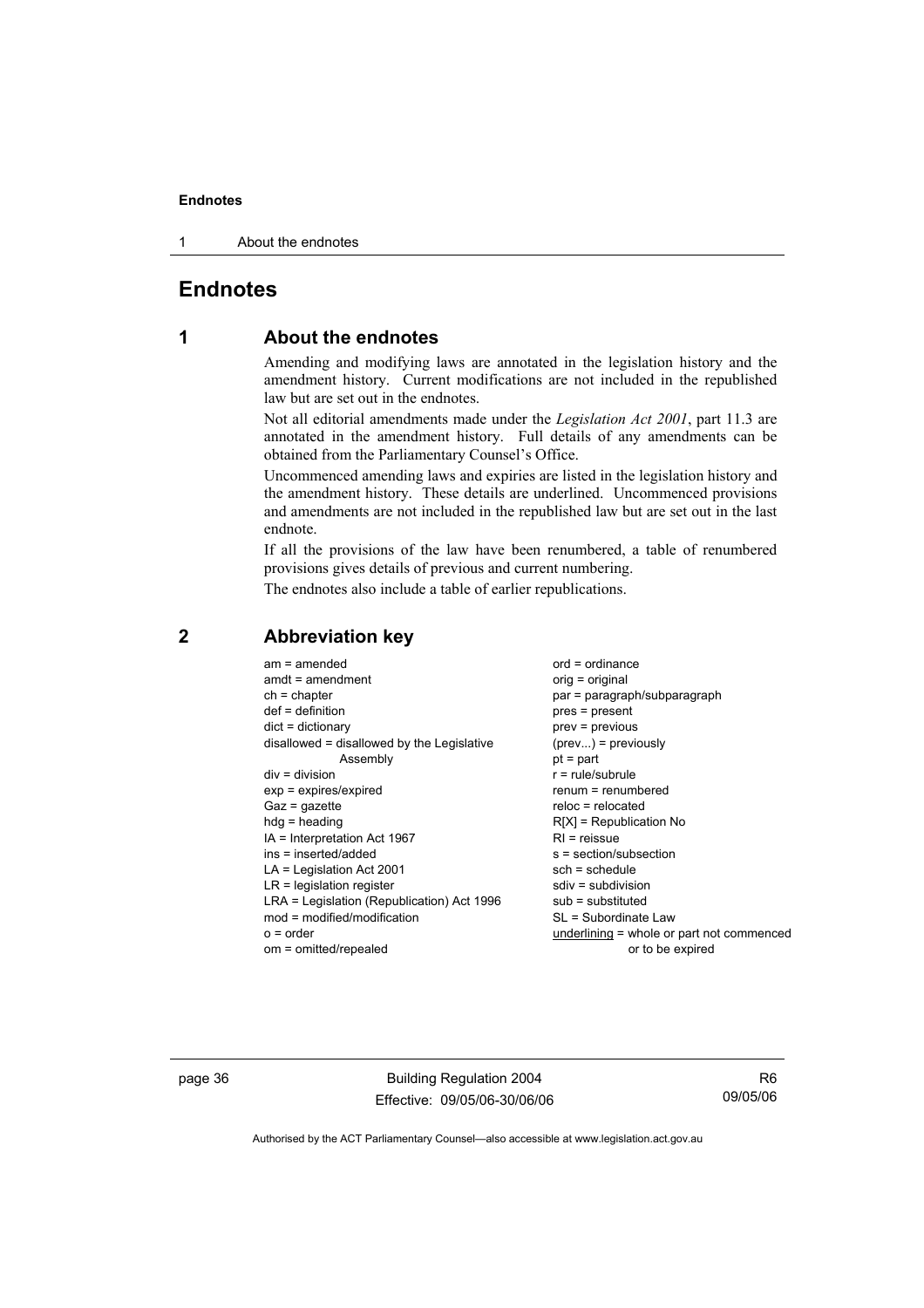## **3 Legislation history**

This regulation was made as part of the *Building Act 2004* (see A2004-11, s 177 and sch 1).

This regulation was originally the *Building Regulations 2004*. It was renamed under the *Legislation Act 2001*.

#### **Building Regulation 2004 SL2004-34**

taken to have been notified LR 26 March 2004 (A2004-11,

s 177 (3) (a))

s 1 taken to have commenced 26 March 2004 (LA s 75 (1))

remainder commenced 1 September 2004 (A2004-11, s 177 (3) (b))

#### as amended by

#### **Emergencies Act 2004 A2004-28 sch 3 pt 3.2**

notified LR 29 June 2004

s 1, s 2 commenced 29 June 2004 (LA s 75 (1)) sch 3 pt 3.2 commenced 1 September 2004 (s 2 (2) and see Building Act 2004 A2004-11, s 2 and Construction Occupations (Licensing) Act 2004 A2004-12, s 2 and CN2004-8)

#### **Dangerous Substances (Asbestos) Amendment Act 2004 A2004-66 sch 1 pt 1.2**

notified LR 31 August 2004 s 1, s 2 commenced 31 August 2004 (LA s 75 (1)) sch 1 pt 1.2 commenced 1 September 2004 (s 2 (2))

#### **Building Amendment Regulations 2004 (No 1) SL2004-46**

notified LR 8 September 2004 s 1, s 2 commenced 8 September 2004 (LA s 75 (1)) remainder commenced 9 September 2004 (s 2)

#### **Construction Occupations Legislation Amendment Act 2005 A2005-34 sch 1 pt 1.2**

notified LR 6 July 2005 s 1, s 2 commenced 6 July 2005 (LA s 75 (1)) sch 1 pt 1.2 commenced 27 July 2005 (s 2)

R6 09/05/06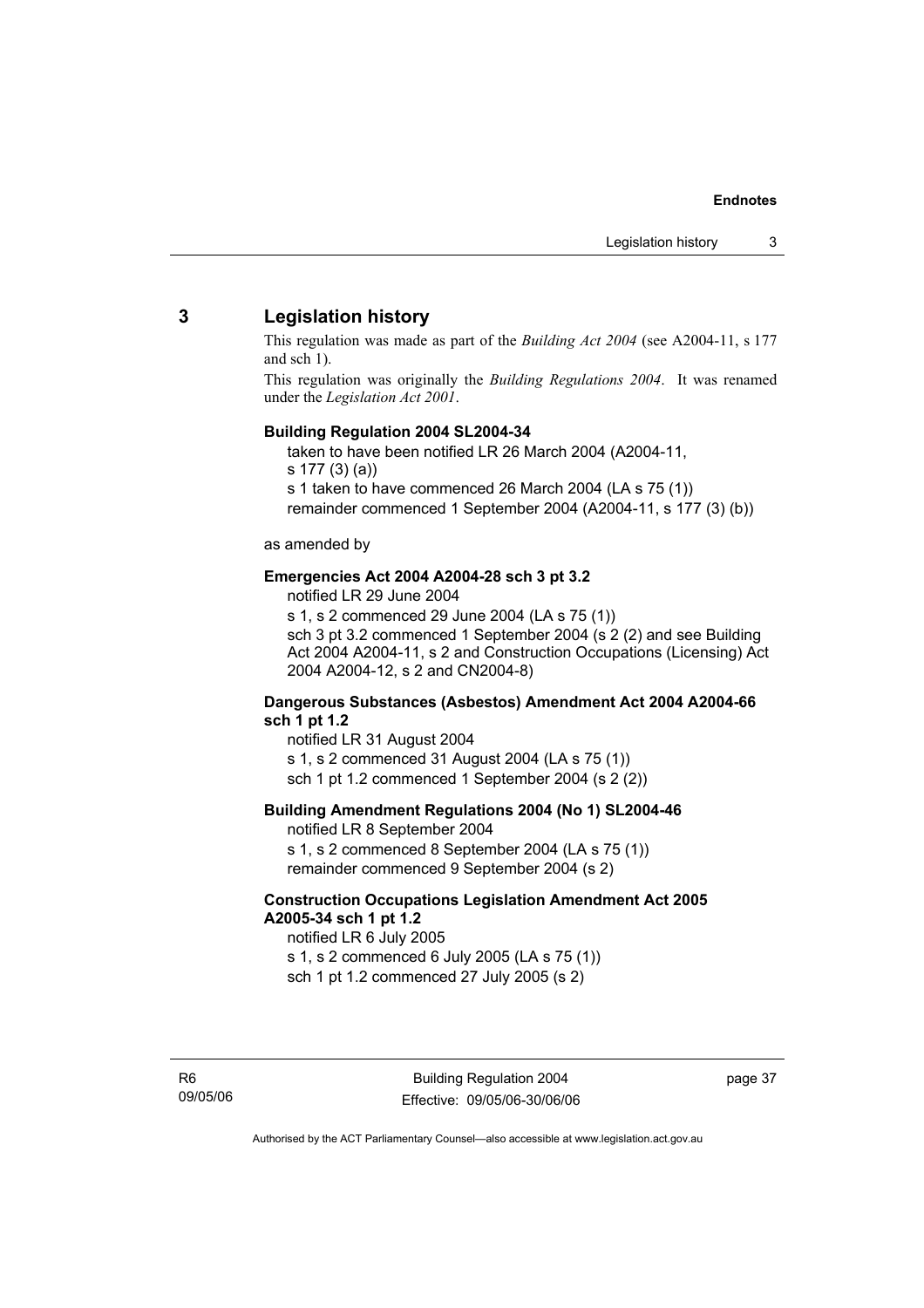| Amendment history |  |
|-------------------|--|
|-------------------|--|

#### **Statute Law Amendment Act 2005 (No 2) A2005-62 sch 3 pt 3.2**

notified LR 21 December 2005 s 1, s 2 commenced 21 December 2005 (LA s 75 (1)) sch 3 pt 3.2 commenced 11 January 2006 (s 2 (1))

#### **Building Amendment Regulation 2006 (No 1) SL2006-15**

notified LR 8 May 2006 s 1, s 2 commenced 8 May 2006 (LA s 75 (1)) remainder commenced 9 May 2006 (s 2)

#### **4 Amendment history**

**Name of regulation**  s 1 am R3 LA **Meaning of** *building work***—Act, s 6 (2) (a) and (b)**  s 4A ins A2004-66 amdt 1.2 am A2005-34 amdt 1.16 **Meaning of** *specialist building work***—Act, s 9 (b)**  s 4B ins A2004-66 amdt 1.2 am A2005-34 amdt 1.16 **Exempt buildings—Act, s 12**  s 5 am SL2004-46 s 4 **Building approval for asbestos removal—Act, s 26 (3)**  s 12A  $\sim$  ins A2004-66 amdt 1.3 am A2005-34 amdt 1.16 **Requirements for plans for asbestos removal—Act, s 27 (1) (a)**  s 14A ins A2004-66 amdt 1.4 am A2005-34 amdt 1.16 **Consultation and consent—Act, s 27 (1) (b)**  s 15 am A2004-28 amdt 3.2 **Substantial alteration—Act, s 29 (2) (a)**  s 16 hdg sub A2005-34 amdt 1.17 s 16 am A2005-34 amdt 1.18 **Unaltered parts that need not comply with building code—Act, s 29 (2) (b)**  s 16A ins A2005-34 amdt 1.19 am A2005-62 amdt 3.70 **Consent or approval on completion of building work—Act, s 48 (2) (d)**  s 22 am A2004-28 amdt 3.3

page 38 Building Regulation 2004 Effective: 09/05/06-30/06/06

R6 09/05/06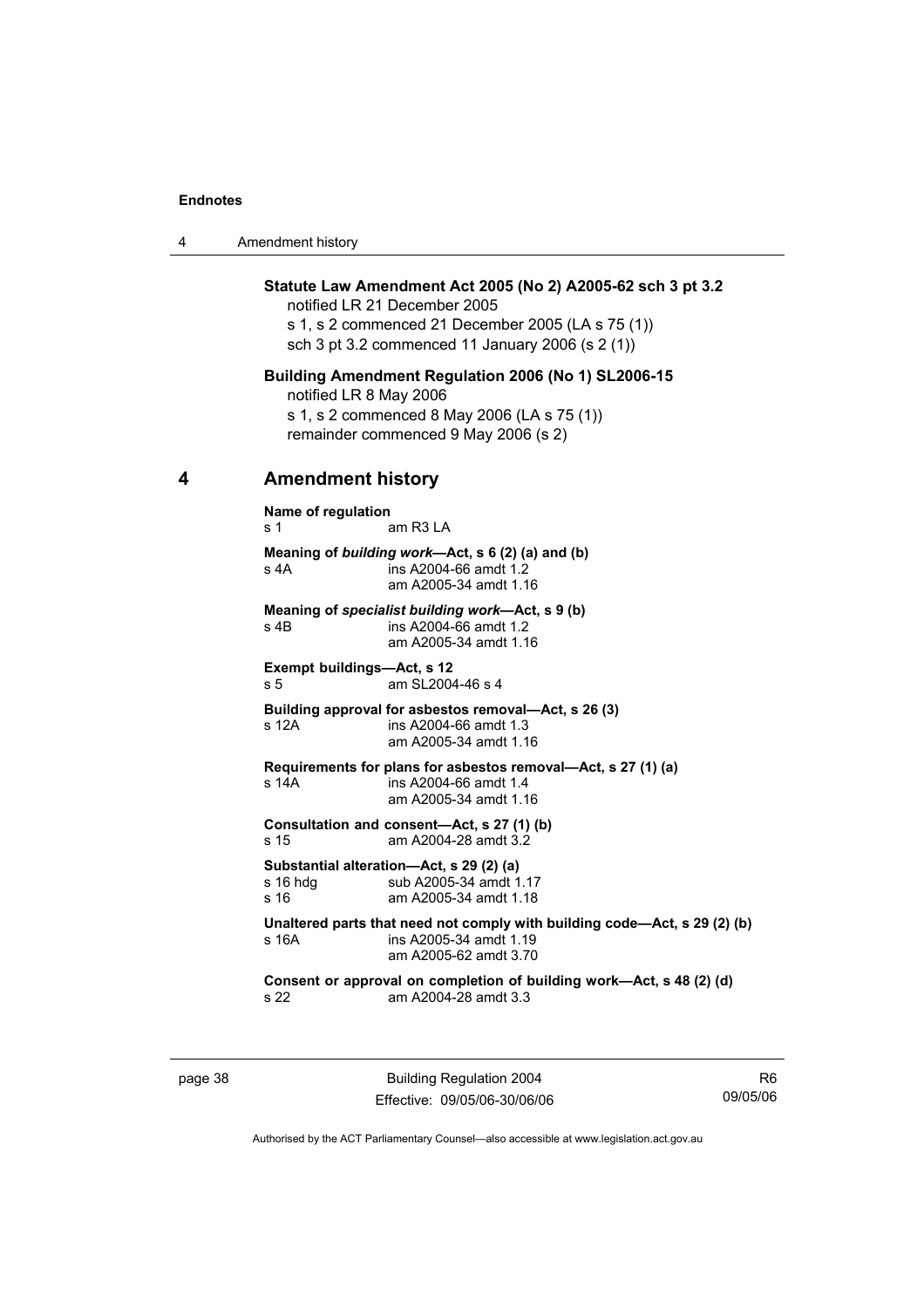Earlier republications 5

**Building code application to bushfire-prone area—Act, s 136 (4)**  s 29A hdg sub SL2006-15 s 4 s 29A ins A2004-28 amdt 3.4 **Building code application to pre-1/5/06 development applications—Act, s 136 (4)**  s 29B ins SL2006-15 s 5 exp 1 May 2007 (s 29B (4)) **Expiry of definition of** *asbestos*<br>s 31 **ins A2004-66** ins A2004-66 amdt 1.5 om A2005-34 amdt 1.20 **Modifications of Act, pt 11—Act, s 179**  s 32 ins SL2004-46 s 5 am A2005-34 amdt 1.21 **Dictionary**  dict def *asbestos* ins A2004-66 amdt 1.6

## **5 Earlier republications**

Some earlier republications were not numbered. The number in column 1 refers to the publication order.

Since 12 September 2001 every authorised republication has been published in electronic pdf format on the ACT legislation register. A selection of authorised republications have also been published in printed format. These republications are marked with an asterisk (\*) in column 1. Electronic and printed versions of an authorised republication are identical.

| <b>Republication</b><br>No and date | <b>Effective</b>            | Last<br>amendment<br>made by | <b>Republication</b><br>for                                     |
|-------------------------------------|-----------------------------|------------------------------|-----------------------------------------------------------------|
| R <sub>1</sub><br>1 Sept 2004       | 1 Sept 2004-<br>8 Sept 2004 | A2004-66                     | new regulation and<br>amendments by<br>A2004-28 and<br>A2004-66 |
| R <sub>2</sub><br>9 Sept 2004       | 9 Sept 2004-<br>3 Nov 2004  | SL2004-46                    | amendments by<br>SL2004-46                                      |
| R <sub>3</sub><br>4 Nov 2004        | 4 Nov 2004-<br>26 July 2005 | SL2004-46                    | editorial<br>amendments under<br>Legislation Act                |

R6 09/05/06

Building Regulation 2004 Effective: 09/05/06-30/06/06 page 39